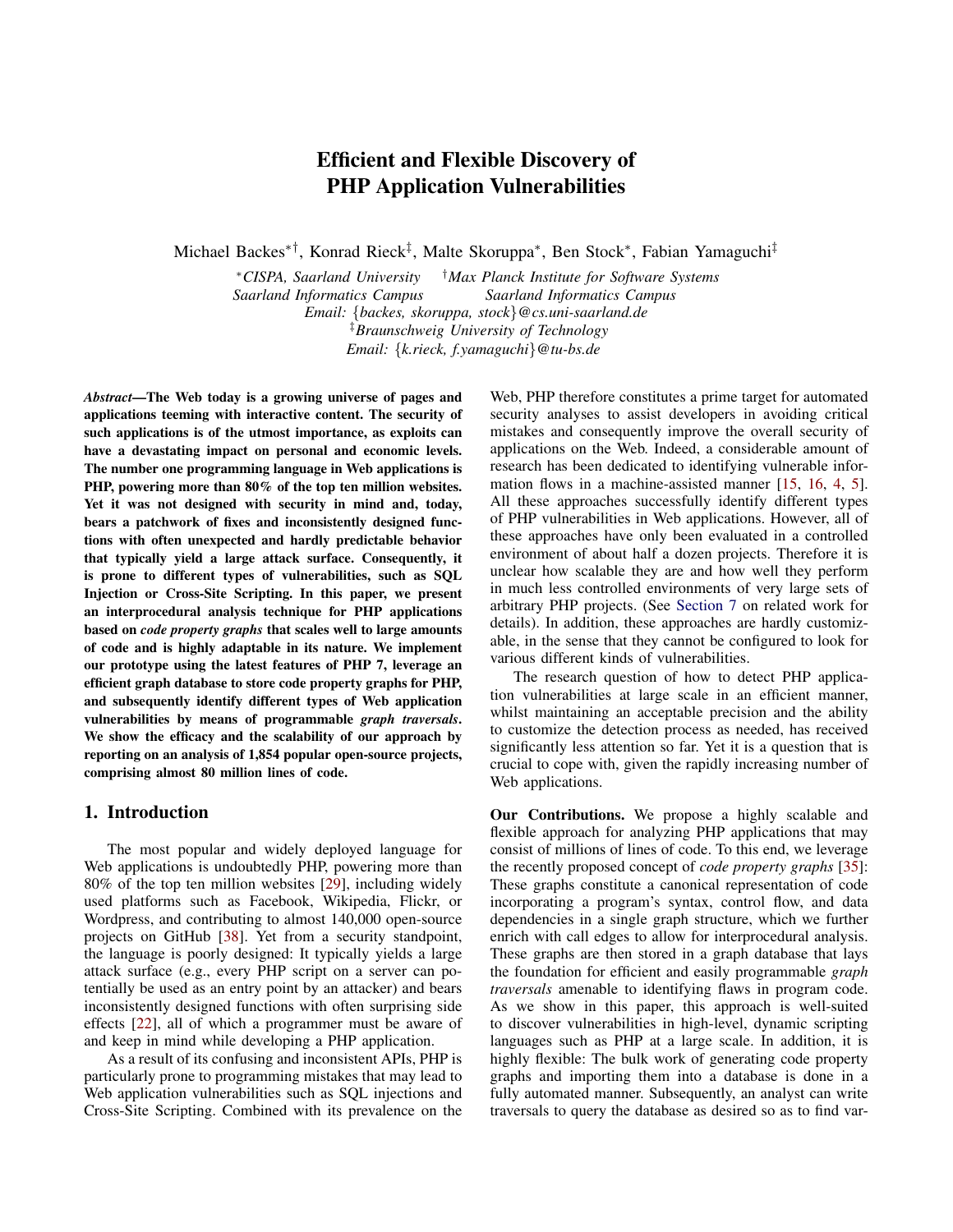ious kinds of vulnerabilities: For instance, one may look to detect common code patterns or look for specific flows from given types of attacker-controller sources to given securitycritical function calls that are not appropriately sanitized; what sources, sinks, and sanitizers are to be considered may be easily specified and adapted as needed.

We show how to model typical Web application vulnerabilities using such graph traversals that can be efficiently run by the database backend. We evaluate our approach on a set of 1,854 open-source PHP projects on GitHub. Our three main contributions are as follows:

- *Introduction of PHP code property graphs.* We are the first to employ the concept of code property graphs for a high-level, dynamic scripting language such as PHP. We implement code property graphs for PHP using static analysis techniques and additionally augment them with call edges to allow for interprocedural analysis. These graphs are stored in a graph database that can subsequently be used for complex queries. The generation of these graphs is fully automated, that is, all that users have to do to implement their own interprocedural analyses is to write such queries. We make our implementation publicly available to facilitate independent research.
- *Modeling Web application vulnerabilities.* We show that code property graphs can be used to find typical Web application vulnerabilities by modeling such flaws as graph traversals, i.e., fully programmable algorithms that travel along the graph to find specific patterns. These patterns are undesired flows from attackercontrolled input to security-critical function calls without appropriate sanitization routines. We detail such patterns precisely for attacks targeting both server and client, such as SQL injections, command injections, code injections, arbitrary file accesses, cross-site scripting and session fixation. While these graph traversals demonstrate the feasibility of our technique, we emphasize that more traversals may easily be written by PHP application developers and analysts to detect other kinds of vulnerabilities or patterns in program code.
- *Large-scale evaluation.* To evaluate the efficacy of our approach, we report on a large-scale analysis of 1,854 popular PHP projects on GitHub totaling almost 80 million lines of code. In our analysis, we find that our approach scales well to the size of the analyzed code. In total, we found 78 SQL injection vulnerabilities, 6 command injection vulnerabilities, 105 code injection vulnerabilities, 6 vulnerabilities allowing an attacker to access arbitrary files on the server, and one session fixation vulnerability. XSS vulnerabilities are very common and our tool generated a considerable number of reports in our large-scale evaluation for this class of attack. We inspected only a small sample (under 2%) of these reports and found 26 XSS vulnerabilities.

Paper Outline. The remainder of this paper is organized as follows: In [Section 2,](#page-1-0) we discuss the technical background of our work, covering core concepts like ASTs, CFGs, PDGs, and call graphs. In [Section 3,](#page-3-0) we present a conceptual overview of our approach, follow up with the necessary techniques to represent and query PHP code property graphs in a graph database, and discuss how typical classes of vulnerabilities can be modeled using traversals. Subsequently, [Section 4](#page-7-0) presents the implementation of our approach, while [Section 5](#page-8-0) presents the evaluation of our large-scale study. Following this, [Section 6](#page-11-0) discusses our technique, [Section 7](#page-12-0) presents related work, and [Section 8](#page-14-5) concludes.

# <span id="page-1-0"></span>2. Code Property Graphs

Our work builds on the concept of *code property graphs*, a joint representation of a program's syntax, control flow, and data flow, first introduced by Yamaguchi et al. [\[35\]](#page-15-2) to discover vulnerabilities in C code. The key idea of this approach is to merge classic program representations into a so-called *code property graph*, which makes it possible to mine code for patterns via graph traversals. In particular, syntactical properties of code are derived from abstract syntax trees, control flow from control flow graphs, and finally, data flow from program dependence graphs. In addition, we enrich the resulting structure with *call graphs* so as to enable interprocedural analysis. In this section, we briefly review these concepts to provide the reader with technical background required for the remainder of the paper.

We consider the PHP code listing shown in [Figure 1](#page-1-1) as a running example. For the sake of illustration, it suffers from a trivial SQL injection vulnerability. Using the techniques presented in this paper, this vulnerability can be easily discovered.

#### 2.1. Abstract Syntax Trees (AST)

Abstract syntax trees are a representation of program syntax commonly generated by compiler frontends. These trees offer a hierarchical decomposition of code into its syntactical elements. The trees are abstract in the sense that they do not account for all nuances of concrete program formulation, but only represent how programming constructs are nested to form the final program. For instance, whether variables are declared as part of a declaration list or as a consecutive chain of declarations is a detail in the formulation that does not lead to different abstract syntax trees.

```
<?php
function foo() {
  sx = $GET["id"];
  if(isset($x)) {
    $sql = "SELECT * FROM users
            WHERE id = '$x'";
   query($sql);
 }
}
?>
```
<span id="page-1-1"></span>Figure 1. Example PHP code.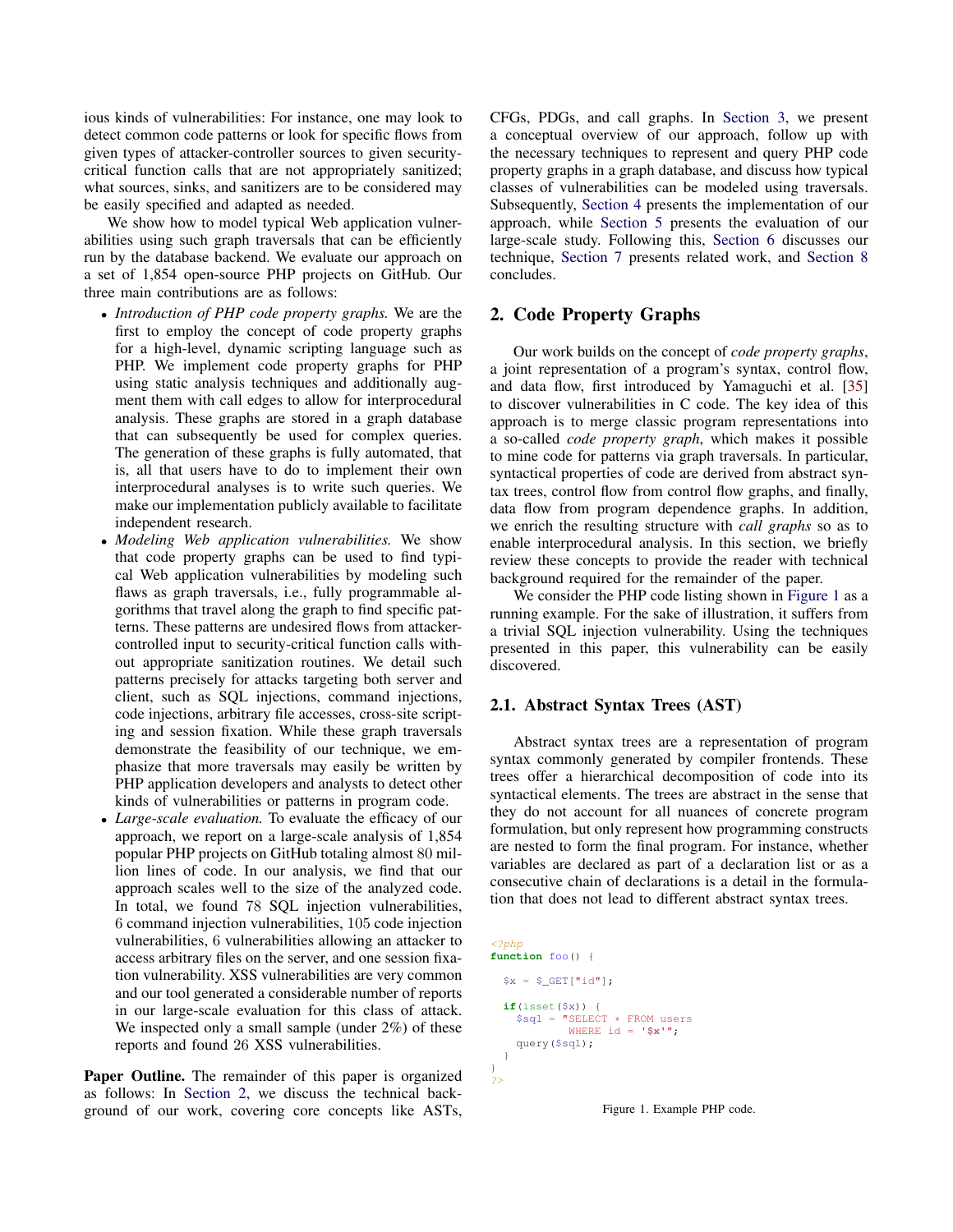The nodes of an abstract syntax tree fall into two categories. Inner nodes represent *operators* such as assignments or function calls, while leaf nodes are *operands* such as constants or identifiers. As an illustration, [Figure 2](#page-2-0) shows the abstract syntax tree for the running example of [Figure 1.](#page-1-1) As shown by Yamaguchi et al. [\[35\]](#page-15-2), abstract syntax trees are well suited to model vulnerabilities based on the presence or absence of programming constructs within a function or source file, but they do not contain semantic information such as the program's control or data flow. In particular, this means that they cannot be employed to reason about the flow of attacker-controlled data within a program, hence the need for additional structures.

#### 2.2. Control Flow Graphs (CFG)

The abstract syntax tree makes explicit how programming constructs are nested, but does not allow to reason about the interplay of statements, in particular the possible order in which statements are executed. Control flow graphs account for this problem by explicitly representing a program's *control flow*, i.e., the order in which statements can be executed and the values of predicates that result in a flow.

A control flow graph of a function contains a designated entry node, a designated exit node, and a node for each statement and predicate contained in the function. Nodes are connected by labeled directed edges to indicate control flow. Edges originating from statements carry the label  $\epsilon$  to indicate unconditional control flow, and edges originating from predicates are labeled either as *true* or *false* to denote the value the predicate must evaluate to in order for control to be transferred to the destination node. [Figure 3](#page-2-1) (left) illustrates the control flow graph for the running example of [Figure 1:](#page-1-1) Control flow is mostly linear, except for the two edges originating in the predicate isset  $(\frac{2}{x})$ . Depending on whether this predicate evaluates to *true* or *false*, control may either be transfered to the first statement within the ifbody, or execution of the function may terminate, which is modeled by the edge to the exit node.



<span id="page-2-0"></span>Figure 2. Abstract syntax tree for code in [Figure 1.](#page-1-1)

#### <span id="page-2-2"></span>2.3. Program Dependence Graphs (PDG)

Program dependence graphs were first introduced to perform program slicing [\[32\]](#page-15-3) by Ferrante et al. [\[6\]](#page-14-6). This representation exposes dependencies between statements and predicates. These dependencies make it possible to statically analyze the data flow in a program, and thus, the propagation of attacker-controlled data in particular.

As is true for the control flow graph, the nodes of the program dependence graph are the statements and predicates of a function. The edges in the graph are of one of the following two types: *Data dependence edges* are created to indicate that a variable *defined* at the source statement is subsequently *used* at the destination statement. These edges can be calculated by solving the *reaching definitions*, a canonical data flow analysis problem [\[1\]](#page-14-7). *Control dependence edges* indicate that the execution of a statement depends on a predicate, and can be calculated from the control flow graph by first transforming it into a post-dominator tree [\[1\]](#page-14-7). As an example, [Figure 3](#page-2-1) (right) shows the program dependence graph for our running example, where edges labeled with  $D$  denote data dependence edges, and edges labeled with  $C$ denote control dependence edges.



<span id="page-2-1"></span>Figure 3. Control flow graph (left) and program dependence graph (right) for the running example in [Figure 1.](#page-1-1)

## 2.4. Call Graphs (CG)

While the combination of abstract syntax trees, control flow graphs, and program dependence graphs into code property graphs yields a powerful structure for analyzing a program's control and data flows, both CFGs and PDGs are only defined at the function level, and hence, the resulting code property graphs allow for an intraprocedural analysis only. To solve this problem, we extend the work by Yamaguchi et al. [\[35\]](#page-15-2) by merging *call graphs* into the final, combined structure known as the code property graph. As its name suggests, a call graph is a directed graph connecting *call nodes*, i.e., nodes representing call sites (such as the call to query  $(\frac{1}{5}q)$  in [Figure 2\)](#page-2-0) to the root node of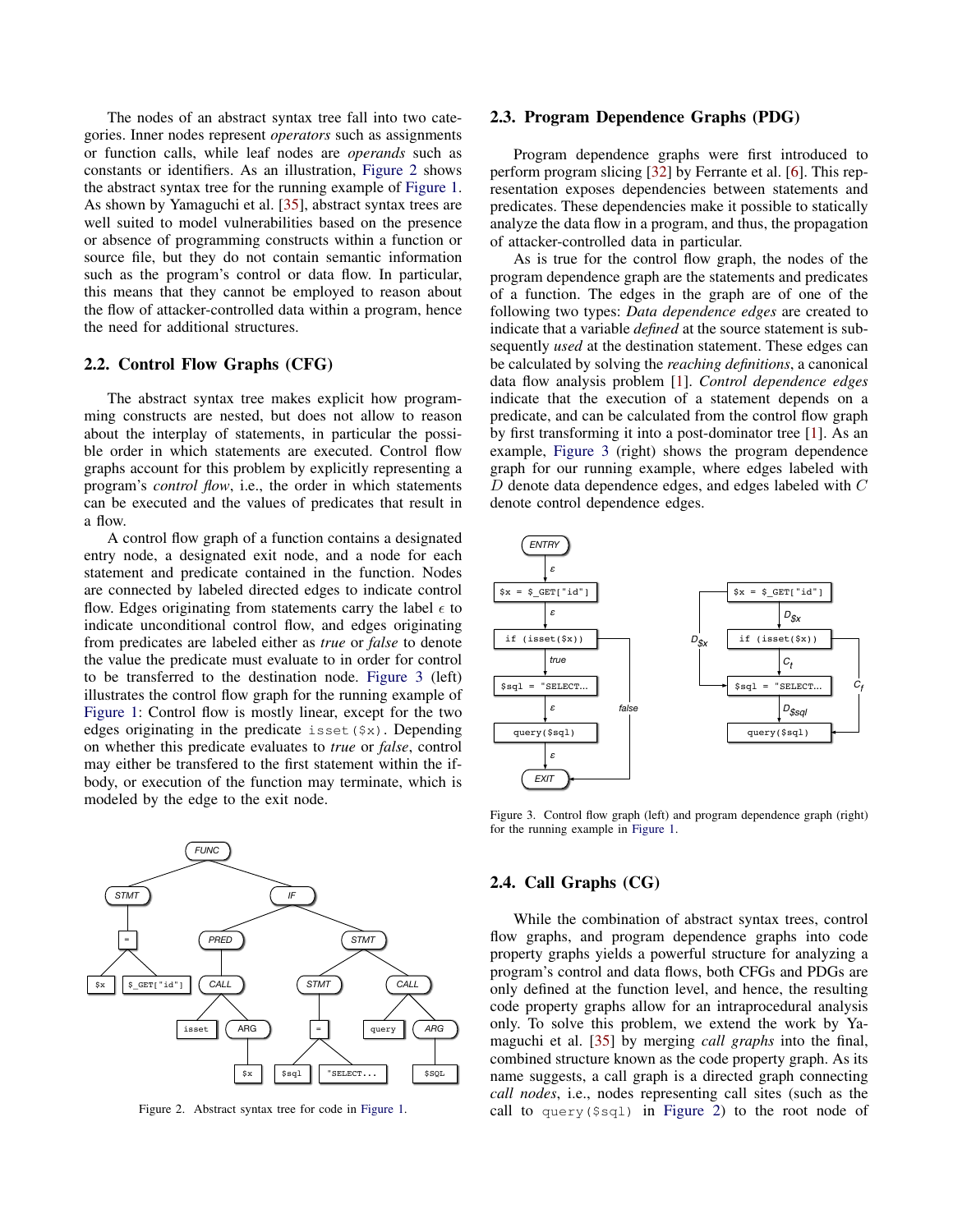the corresponding function definition if a matching function definition is known (some function definitions, such as the call to isset  $(\frac{5}{x})$ , may be an integral part of PHP and in this case we do not need to construct a call edge). This allows us to reason about control and data flows at an interprocedural level.

# <span id="page-3-0"></span>3. Methodology

In this section, we present the methodology of our work. We first give a conceptual overview of our approach, discussing the representation and generation of code property graphs from PHP code. Subsequently, we discuss the viability of code property graphs for the purpose of finding Web application vulnerabilities and introduce the notion of graph traversals. We then follow up with details on how different types of Web application vulnerabilities can be modeled.

# <span id="page-3-2"></span>3.1. Conceptual Overview

*Property graphs* are a common graph structure featured by many popular graph databases such as Neo4J, OrientDB, or Titan. A property graph  $(V, E)$  is a directed graph consisting of a set V of vertices (equivalently *nodes*) and a set E of edges. Every node and edge has a unique *identifier* and a (possibly empty) set of *properties* defined by a map from keys to values. In addition, nodes and edges may have one or more *labels*, denoting the type of the node or of the relationship.

Each of the structures presented in [Section 2](#page-1-0) captures a unique view on the underlying code. By combining them into a single graph structure, we obtain a single global view enriched with information describing this code, called a *code property graph*. In this section, we describe the process of the generation of the code property graph in more detail.

3.1.1. Abstract Syntax Trees. ASTs constitute the first step in our graph generation process. In order to model the code of an entire PHP project with syntax trees, we start by recursively scanning the directory for any PHP files. For each identified file, PHP's own internal parser<sup>[1](#page-3-1)</sup> is used to generate an AST representing the file's PHP code. Each node of such an AST is a node of the property graph that we aim to generate: It is labeled as an AST node and has a set of properties. The first of these properties is a particular AST node type: For instance, there is a type for representing assignments, for function call expressions, for function declarations, etc. In all, there is a total of 105 different node types. Another property is a set of flags, e.g., to specify modifiers of a method declaration node. Further properties include a line number denoting the location of the corresponding code, and—in the case of leaf nodes a property denoting the constant value of a particular node (such as the contents of a hardcoded string), as well as a few other technical properties that we omit here for simplicity.

Additionally, a file node is created for the parsed file and connected to its AST's root node, and directory nodes are created and connected to each other and to file nodes in such a way that the resulting graph mirrors the project's filesystem hierarchy. File and directory nodes are labeled as Filesystem nodes.

Finally, note that CFGs and PDGs, which we want to generate next, are defined *per function* only [\[1\]](#page-14-7). Yet PHP is a scripting language and commonly contains *top-level code*, i.e., there may be code in a PHP file that is not wrapped in a function, but executed directly by the PHP interpreter when loading the file. In order to be able to construct CFGs and PDGs for this code as well, we create an artificial *top-level function* AST node for each file during AST generation, holding that file's top-level code. This top-level function node constitutes the root node of any PHP file's syntax tree.

3.1.2. Control Flow Graphs. The next step before generating CFGs is to extract the individual function subtrees from the ASTs. Function subtrees in these ASTs may exist side by side, or may be nested within each other: For instance, a file's artificial top-level function may contain a particular function declaration, which in turn may contain a closure declaration, etc. We thus built a *function extractor* that extracts the appropriate subtrees for CFG and PDG generation and is able to cope with nested functions. These subtrees are then individually processed by the CFG and PDG generating routines.

To generate a CFG from an abstract syntax tree of a function, we first identify those AST nodes that are also CFG nodes, i.e., nodes that represent statements or predicates (see [Figure 3\)](#page-2-1). Control flow graphs can then be calculated from the AST by providing semantic information about all program statements that allow a programmer to alter control flow. These fall into two disjoint categories: structured control flow statements (e.g., for, while, if), and unstructured control flow statements (e.g., goto, break, continue). Calculation is performed by defining translation rules from elementary abstract syntax trees to corresponding control flow graphs, and applying these to construct a preliminary control flow graph for a function. This preliminary control flow graph is subsequently corrected to account for unstructured control flow statements.

3.1.3. Program Dependence Graphs. PDGs can be generated with the help of CFGs and a standard iterative dataflow analysis algorithm (e.g.,  $[1]$ ). To do so, we perform a *use/def analysis* on the individual CFG nodes, meaning that we use a recursive algorithm to decide, for each statement or predicate, which variables are used and which variables are (re-)defined. Once we have this information for each CFG node, that information is propagated backwards along the control flow edges to solve the reaching definitions problem as detailed in [Section 2.3.](#page-2-2)

3.1.4. Call Graphs. The final step in our graph generation process is the generation of call graphs. During generation of the ASTs, we keep track of all call nodes that we encounter,

<span id="page-3-1"></span><sup>1.</sup> [https://wiki.php.net/rfc/abstract](https://wiki.php.net/rfc/abstract_syntax_tree)\_syntax\_tree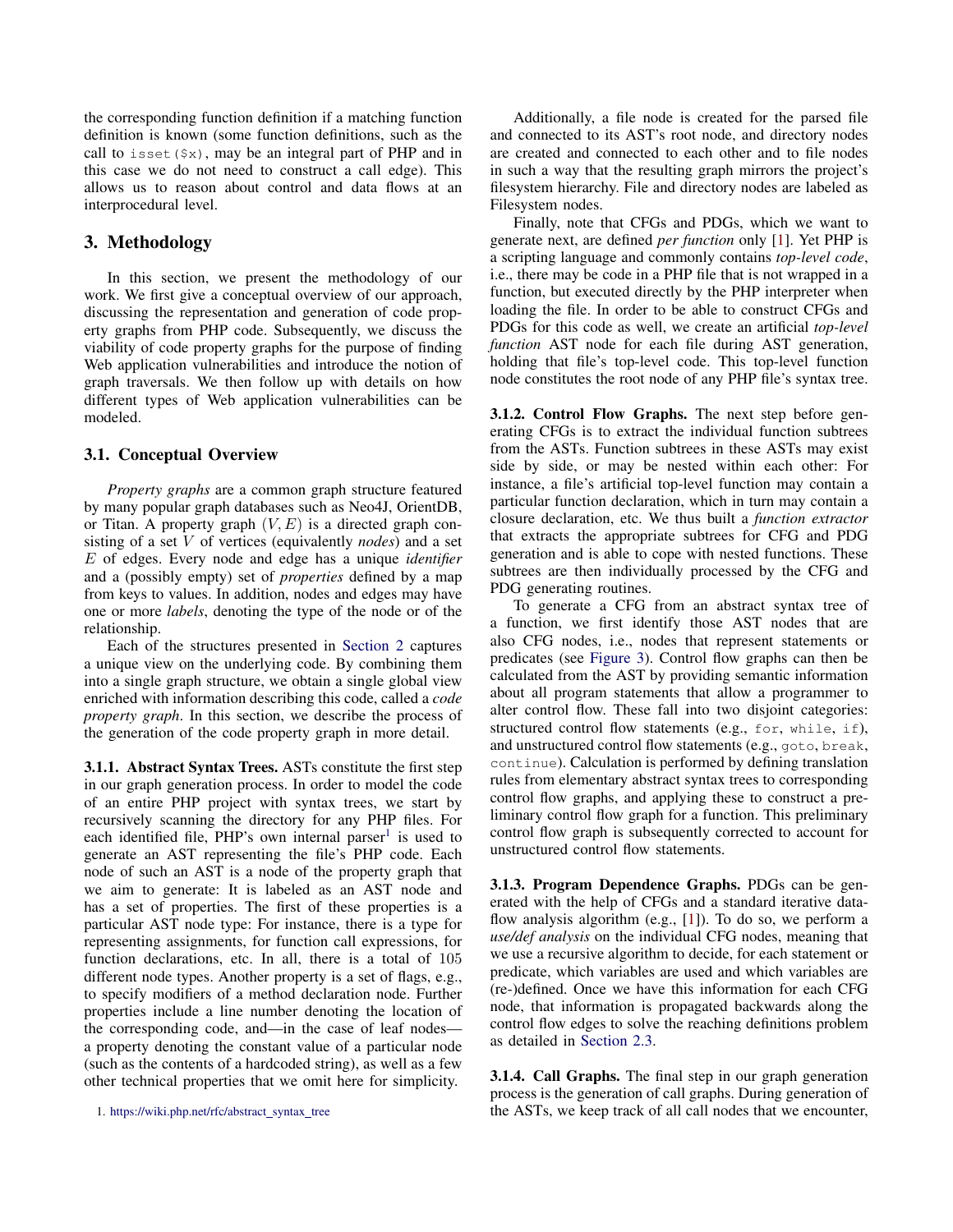as well as of all function declaration nodes. Once we finish the parsing process for all files of a particular project (and we can thus be confident that we have collected all function declaration nodes), those call nodes are connected to the corresponding function declaration nodes with call edges. We resolve namespaces (namespace X), imports (use X) and aliases (use X as Y). Function names are resolved within the scope of a given project, i.e., we do not need to analyze include or require statements, which are often only determined at runtime; instead, all functions declared within the scope of a project are known during call graph generation. Note that there are four types of calls in PHP: function calls  $(foo())$ , static method calls  $(A: : foo())$ , constructor calls (new  $A()$ ) and dynamic method calls  $(\frac{2}{3}a \rightarrow 500)$ ). The first three types are mapped unambiguously. For the last type, we only connect a call node to the corresponding method declaration if the called method's name is unique within the project; if several methods with the same name are known from different classes, we do not construct a call edge, as that would require a highly involved type inference process for PHP that is out of the scope of this paper (and indeed, since PHP is a dynamically typed language and because of its ability for reflection, it is not even possible to statically infer every object's type). However, looking at the empirical study conducted on 1,854 projects that we present in [Section 5,](#page-8-0) we can report that this approach allowed us to correctly map 78.9% of all dynamic method call nodes. Furthermore, out of a total of 13,720,545 call nodes, there were 30.6% function calls, 54.2% dynamic method calls, 6.4% constructor calls, and 8.8% static method calls. This means that 88.6% of all call nodes were successfully mapped in total.

3.1.5. Combined Code Property Graph. The final graph represents the entire codebase including the project's structure, syntax, control flow, and data dependencies as well as interprocedural calls. It is composed of two types of nodes: Filesystem nodes and AST nodes. Some of the AST nodes (namely, those AST nodes representing statements or predicates) are simultaneously CFG and PDG nodes. Additionally, it has five types of edges: Filesystem edges, AST edges, CFG edges, PDG edges and call edges. This graph is the foundation of our analysis.

# 3.2. Graph Traversals

Code property graphs can be used in a variety of ways to identify vulnerabilities in applications. For instance, they may be used to identify common code patterns known to contain vulnerabilities on a syntactical level, while abstracting from formatting details or variable names; to identify control-flow type vulnerabilities, such as failure to release locks; or to identify taint-style type vulnerabilities, such as attacker-controlled input that flows into security-critical function calls, etc.

*Graph databases* are optimized to contain heavily connected data in the form of graphs and to efficiently process graph-related queries. As such, they are an ideal candidate to contain our code property graphs. Then, finding vulnerabilities is only a matter of writing meaningful database queries that identify particular patterns and control/data flows an analyst is interested in. Such database queries are written as *graph traversals*, i.e., fully programmable algorithms that travel along the graph to collect, compute, and output desired information as specified by an analyst. Graph databases make it easy to implement such traversals by providing a specialized graph traversal API.

Apart from logic bugs, most of the vulnerabilities which occur in Web applications can be abstracted as *informationflow problems* violating *confidentiality* or *integrity* of the application. A breach of confidentiality occurs when secret information, e.g., database credentials, leaks to a public channel, and hence to an attacker. In contrast, attacks on integrity are data flows from an untrusted, attackercontrollable source, such as an HTTP request, to a securitycritical sink. To illustrate the use of code property graphs to identify vulnerabilities, we focus on information-flow vulnerabilities threatening the integrity of applications in this paper. Given a specific application for which we can determine what data should be kept secret, finding breaches of confidentiality is equally possible with this technique. However, for doing so at scale, the core problem is that it is hard or even impossible to define *in general* what data of an application should be considered confidential and must therefore be protected. Thus, to find informationflow vulnerabilities violating confidentiality would require us to take a closer look at each application and identify confidential data. In contrast, it is generally much easier to determine what data originates from an untrusted source and to identify several types of generally security-critical sinks, as we discuss in [Section 3.3.](#page-4-0) Since we are interested in performing a large-scale analysis, we concentrate on threats targeting the integrity of an application.

Before we proceed to more complex traversals to find information flows, we implement *utility traversals* that are aware of our particular graph structure as well as the information it contains and define typical travel paths that often occur in this type of graph. These utility traversals are used as a base for more complex traversals. For instance, we define utility traversals to travel from an AST node to its enclosing statement, its enclosing function, or its enclosing file, traversals to travel back or forth along the control or the data flow, and so forth. We refer the reader to Yamaguchi et al. [\[35\]](#page-15-2) for a more detailed discussion of utility traversals.

# <span id="page-4-0"></span>3.3. Modeling Vulnerabilities

As discussed before, although our methodology can be applied to detect confidentiality breaches, we cannot do this for large-scale analyses, due to the inherent lack of a notion of *secret data*. Hence, we focus on threats to the integrity of an application. Even though we are conducting an analysis of server-side PHP code, we are not limited to the discovery of vulnerabilities resulting in attacks which target the server side (e.g., SQL injections or command injections). For example, Cross-Site Scripting and session fixation can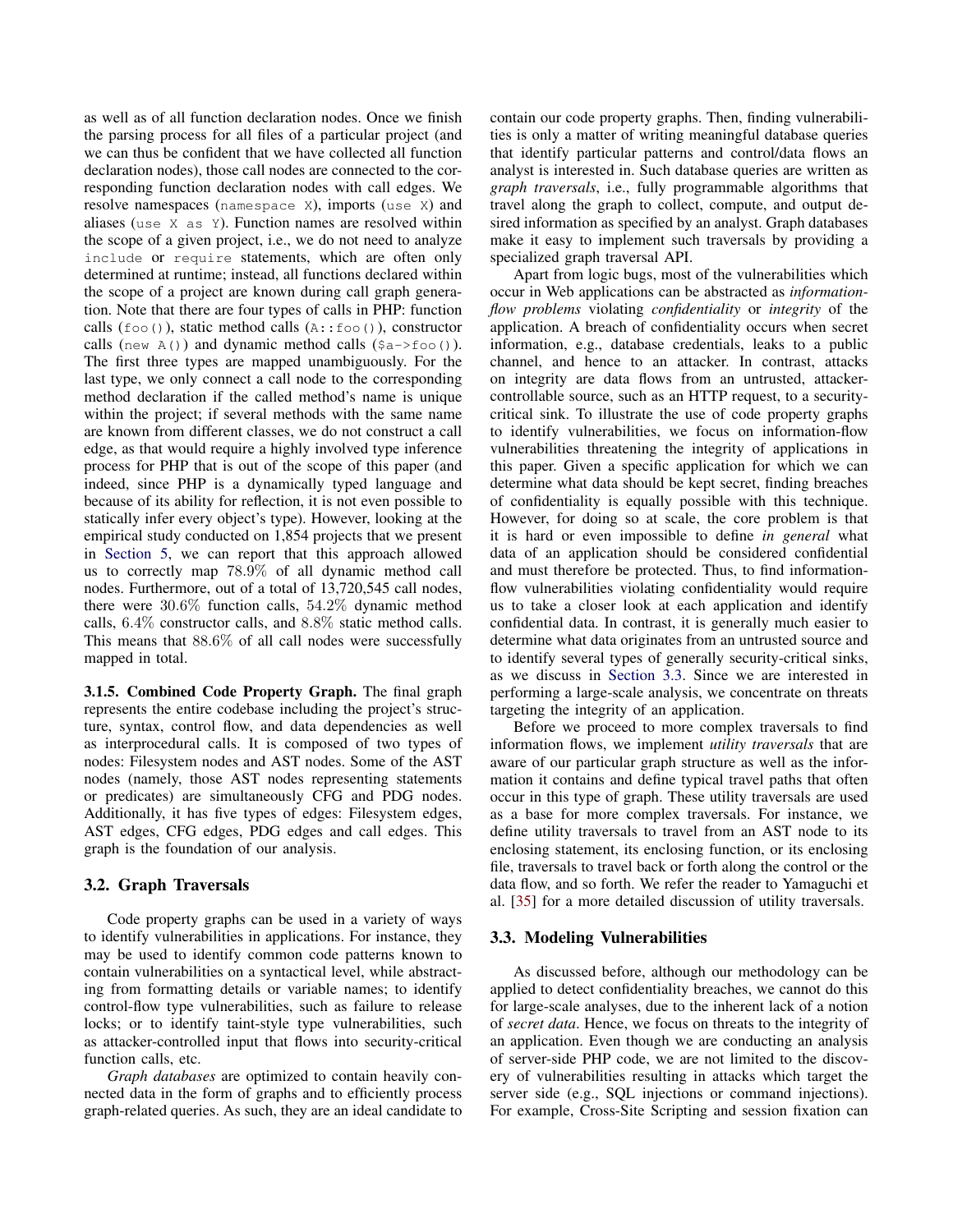be caused by insecure server-side code, but clearly target clients. Our analysis allows us to detect both attacks, i.e., attacks targeting the server and attacks targeting the client. In the remainder of this section, we first discuss sources which are directly controllable by an attacker. Subsequently, we follow up with discussions of attacks targeting the server and attacks targeting the client. We finish by describing the process of detecting illicit flows.

3.3.1. Attacker-Controllable Input. In the context of a Web application, all data which is directly controllable by an attacker must be transferred in an HTTP request. For the more specific case of PHP, this data is contained in multiple global associative arrays. Among these, the most important ones are [\[28\]](#page-15-4):

- \$\_GET: This array contains all GET parameters, i.e., a key/value representation of parameters passed in the URL. Although the name might suggest otherwise, this array is also present in POST requests, containing the URL parameters.
- \$\_POST: All data which is sent in the *body* of a POST request is contained in this array. Similarly to  $\S$ <sub>CET</sub>, this array contains decoded key/value pairs, which were sent in the POST body.
- \$\_COOKIE: Here, PHP stores the parsed cookie data contained in the request. This data is sent to the server in the Cookie header.
- \$\_REQUEST: This array contains the combination of all the above. The behavior in cases of collisions can be configured, such that, e.g., \$\_GET is given precedence over \$\_COOKIE.
- \$\_SERVER: This array contains different server-related values, e.g., the server's IP address. More interestingly, all headers transferred by the client are accessible via this array, e.g., the user agent. For our analysis, we consider accesses to this array for which the key starts with HTTP\_, since this is the default prefix for parsed HTTP request headers, as well as accesses for which the key equals QUERY\_STRING, which contains the query string used to access the page.
- $\frac{1}{2}$  FILES: Since PHP is a Web programming language, it naturally accepts file uploads. This array contains information on and content of uploaded files. Since, e.g., MIME type and file name are attacker-controllable, we also consider this as a source for our analysis.

The values of all of these variables can be controlled or at least influenced by an attacker. In the case of GET and POST parameters, an attacker may even cause an innocuous victim to call a PHP application with an input of their choice (e.g., using forged links), while the attacker can usually only modify their own cookies. Yet all of them can be used by an attacker to call an application with unexpected input, allowing them to trigger contained vulnerabilities.

3.3.2. Attacks Targeting the Server. For server-side attacks, a multitude of vulnerability classes has to be considered. In the following, we present each of these classes, as well as some specific sanitizers which ensure (when used properly) that a flow cannot be exploited.

SQL Injections are vulnerabilities in which an attacker exploits a flaw in the application to inject SQL commands of their choosing. While, depending on the database, the exact syntax is slightly different, the general concept is the same for all database engines. In our work, we look for three major sinks, namely mysql\_query, pg\_query, and sqlite\_ query. For each of these, specific sanitizers exist in PHP, such as for instance mysql\_real\_escape\_string, pg\_ escape\_string or sqlite\_escape\_string.

Command Injection is a type of attack in which the goal is to execute commands on the shell. More specifically, PHP offers different ways of running an external program: A programmer may use popen to execute a program and pass arguments to it, or she can use shell\_exec, passthru, or backtick operators to invoke a shell command. PHP provides the functions escapeshellcmd and escapeshellarg, which can be used to sanitize commands and arguments, respectively.

Code Injection attacks occur when an adversary is able to force the application to execute PHP code of their choosing. Due to its dynamic nature, PHP allows the evaluation of code at runtime using the language construct eval. In cases where user input is used in an untrusted manner in invocations of eval, this can be exploited to execute arbitrary PHP code. As the necessary payload depends on the exact nature of the flawed code, there is no general sanitizer which may be used to thwart all these attacks.

In addition, PHP applications might be susceptible to *file inclusion* attacks. In these, if an attacker can control the values passed to include or require, which read and interpret the passed file, PHP code of their choosing can also be executed. If the PHP interpreter is configured accordingly, even remote URLs may be used as arguments, resulting in the possibility to load and execute remote code. However, even when the PHP interpreter is configured to evaluate local files only, vulnerabilities may arise: For instance, if a server is shared by several users, a malicious user might create a local PHP file with malicious content, make it worldreadable and exploit another user's application to read and execute that file. Another scenario would be that a PHP file already exists that, when included in the wrong environment, results in a vulnerability.

Arbitrary File Reads/Writes can result when some unchecked, attacker-controllable input flows to a call to fopen. Based on the applications and the access mode used in this call, an attacker can therefore either read or write arbitrary files. In particular, an attacker may use ... in their input to traverse upwards in the directory tree to read or write files unexpected by the developer. These vulnerabilities are often defended against by using regular expressions, which aim to remove, e.g., dots from the input.

3.3.3. Attacks Targeting the Client. Apart from the previously discussed attacks which target the server, there are two additional classes of flaws which affect the client.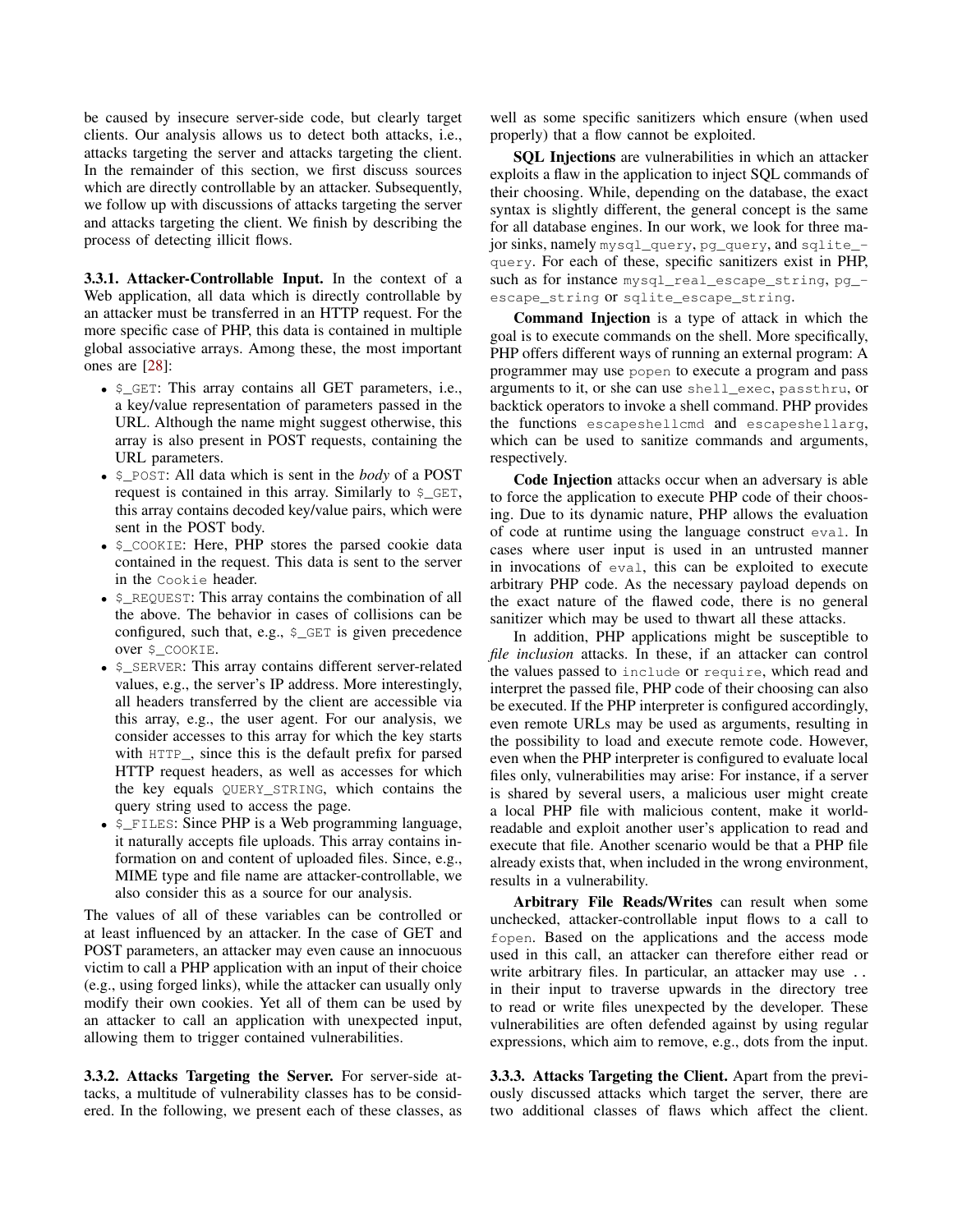More specifically, these are Cross-Site Scripting and Session Fixation, which we outline in the following.

For these types of vulnerabilities, cookies are not a critical source. This is due to the fact that an attacker cannot modify the cookies of their victim (without having exploited the XSS in the first place). Rather, they can forge HTML documents which force the victim's browser to send GET or POST requests to the flawed application.

Cross-Site Scripting (XSS) is an attack in which the attacker is able to inject JavaScript code in an application. More precisely, the goal is to have this JavaScript code execute in the browser of a desired victim. Since JavaScript has full access to the document currently rendered, this allows the attacker to control the victim's browser in the context of the vulnerable application. Apart from the wellknown attacks which target the theft of session cookies [\[18\]](#page-14-8), this can even lead to passwords being extracted [\[27\]](#page-15-5). In the specific case of PHP, a reflected Cross-Site Scripting attack may occur when input from the client is *reflected* back in the response. For these attacks, PHP also ships built-in sanitizers. We consider these, such as htmlspecialchars, htmlentities, or strip\_tags, as valid sanitizers in our analysis.

Session Fixation is the last vulnerability we consider. The attack here is a little less straightforward compared to those previously discussed. First, an attacker browses to the vulnerable Web site to get a valid session identifier. In order to take over her victim's session, she needs to ensure that both adversary and victim share the same session [\[13\]](#page-14-9). By default, PHP uses cookies to manage sessions. Hence, if there is a flaw which allows overwriting the session cookie in the victim's browser, this can be exploited by the adversary. To successfully impersonate her victim, the attacker forcibly sets the session cookie of her victim to her own. If the victim now logs in to the application, the attacker also gains the same privileges. To find such vulnerabilities, we analyze all data flows into setcookie.

<span id="page-6-1"></span>3.3.4. Detection Process. After having discussed the various types of flaws we consider, we now outline the graph traversals used to find flaws in applications. To optimize efficiency, we in fact perform two consecutive queries for each class of vulnerabilities that we are interested in.

*Indexing critical function calls.* The first query returns a list of identifiers of all AST nodes that correspond to a given security-critical function call. For instance, it finds all nodes that correspond to call expressions to the function mysql\_query. The reason for doing so is that we may then work with this index for the next, much more complex traversal, which attempts to find flows to these nodes from attacker-controllable inputs, instead of having to touch every single node in the graph. As an example, [Figure 4](#page-6-0) shows the Cypher query (see [Section 4\)](#page-7-0) that we use to identify all nodes representing echo and print statements. (It is straightforward, since echo and print are language constructs in PHP, i.e., they have a designated node type). If done right, such an index can be generated by the graph **MATCH** (node:AST) USING INDEX node:AST(type) **WHERE** node.type **IN** ["AST\_ECHO", "AST\_PRINT"] **RETURN** node.id;

<span id="page-6-0"></span>Figure 4. Sample indexing query in Cypher.

database backend in a highly efficient manner, as we will see in [Section 5.](#page-8-0)

*Identifying critical data flows.* The second query is more complex. Its main idea is depicted in [Figure 5.](#page-7-1) Its purpose is to find critical data flows that end in a node corresponding to a security-critical function call.

For each node in the index generated by the previous traversal, the function init is called, a recursive function whose purpose is to find such data flows even across function borders. It first calls the function visit, which starts from the given node and travels backwards along the data dependence edges defined by the PDG using the utility traversal sources; it only travels backwards those data dependence edges for variables which are not appropriately sanitized in a given statement. It does so in a loop until it either finds a low source, i.e., an attacker-controllable input, or a function parameter. Clearly, there may be many paths that meet these conditions; they are all handled in parallel, as each of the utility traversals used within the function visit can be thought of as a *pipe* which takes a set of nodes as input and outputs another set of nodes. The loop emits only nodes which either correspond to a low source or a function parameter. Finally, for each of the nodes emitted from the loop, the step path outputs the paths that resulted to these nodes being emitted. Each of these paths corresponds to a flow from either a parameter or a low source to the node given as argument to the function. Note that since we travel *backwards*, the head of each path is actually the node given as argument, while the last element of each path is a parameter or low source.

Back in the function init, the list of returned paths is inspected. Those paths whose last element is not a parameter (but a low source) are added to the final list of reported flows. For those paths whose last element is indeed a parameter, we perform an interprocedural jump in the function jumpToCallSiteArgs: We travel back along all call edges of the function defining this parameter to the corresponding call expression nodes, map the parameter to the corresponding argument in that call expression, then recursively apply the overall traversal to continue traveling back along the data dependence edges from that argument for each call expression that we traveled to—after the recursion, the returned paths are connected to the found paths in the called function. For the sake of presentation, the simplified code in [Figure 5](#page-7-1) glosses over some technicalities, such as ensuring termination in the context of circular data dependencies or recursive function calls, or tackling corner cases such as sanitizers used directly within a securitycritical function call, but conveys the general idea.

The end result output by the path-finding traversal is a set of interprocedural data dependence paths (i.e., a set of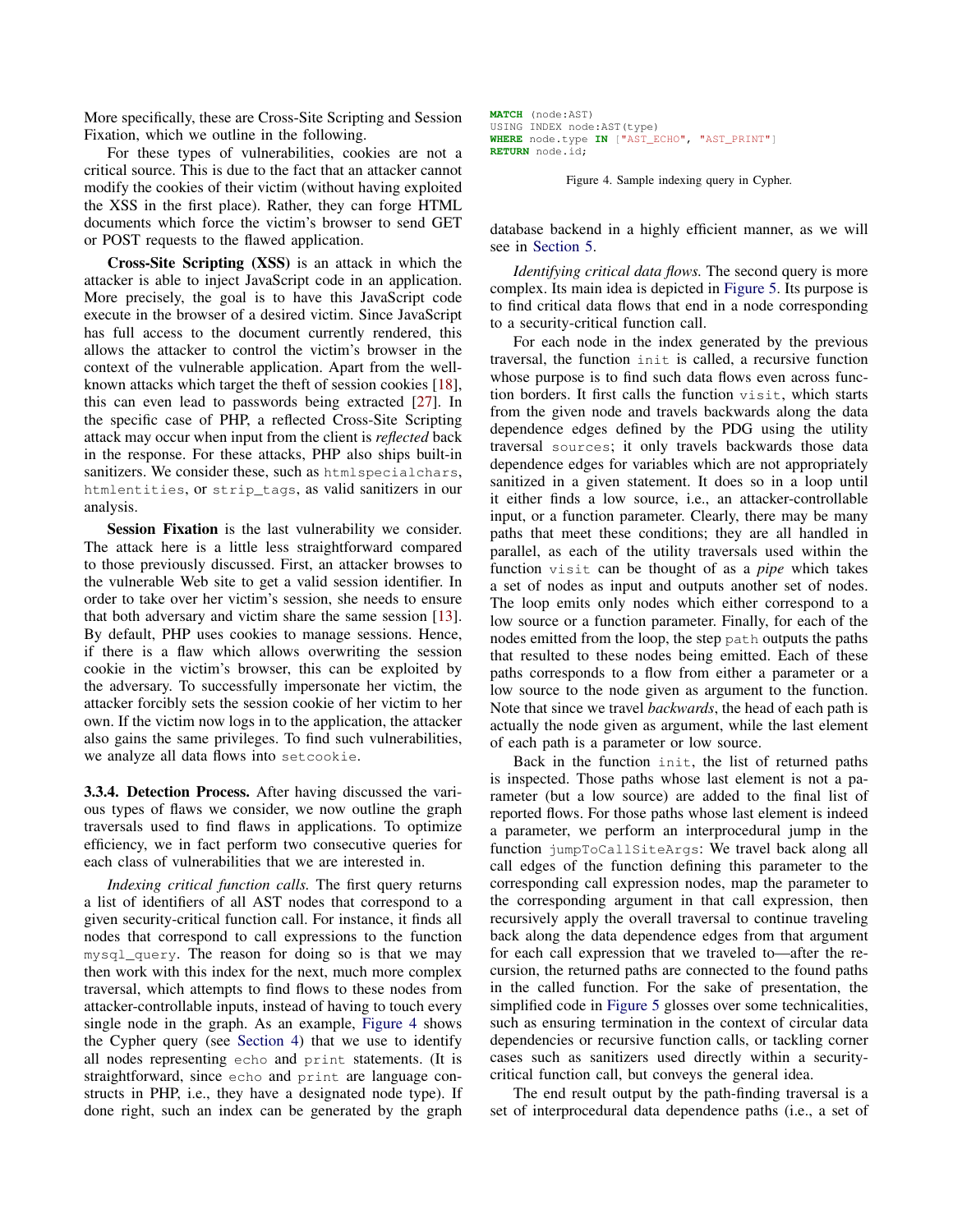```
def init( Vertex node) {
  finalflows = [];
  varnames = getUsedVariables( node); // get USEs in node
  flows = visit( node, varnames); // get list of flows
  for( path in flows) {
    if( pathuast() .type == TYPE\_PARAM) { }callSiteArgs = jumpToCallSiteArgs( path.last());
      callingFuncFlows = [];
      for( Vertex arg in callSiteArgs) {
        callingFuncFlows.addAll( init( arg)); // recursion
      }
      // connect the paths
      for( List callingFuncFlow : callingFuncFlows) {
        finalflows.add( path + callingFuncFlow);
      }
    }
    else {
      finalflows.add( path);
    }
  }
  return finalflows;
}
def visit( Vertex sink, List varnames) {
  sink
  .statements() // traverse up to CFG node
  .as('datadeploop')
    .sources( varnames)
    .sideEffect{ varnames = getUnsanitizedVars( it) }
    .sideEffect{ foundsrc = containsLowSource( it) }
  .loop('datadeploop'){ !foundsrc && it.type != TYPE_PARAM }
  .path()
}
def jumpToCallSiteArgs( Vertex param) {
 param
  .sideEffect{ paramNum = it.childnum }
  .function() // traverse to enclosing function
  .functionToCallers() // traverse to callers
  .callToArgumentList() // traverse to argument list
  .children().filter{ it.childnum == paramNum }
                                                                }
                                                                ?>
```
<span id="page-7-1"></span>Figure 5. (Simplified) path-finding traversal in Gremlin.

}

lists of nodes) starting from a node dependent on an attackercontrollable source and ending in a security-critical function call, with no appropriate sanitizer being used on the way. These flows correspond to potential vulnerabilities and can then be investigated by a human expert in order to either confirm that there is a vulnerability, or determine that the flow cannot actually be exploited in practice.

As an example, consider the PHP code in [Figure 6.](#page-7-2) Starting from the echo statement, the traversal travels the data dependence edges backwards both to the assignment of  $\epsilon$  and to the parameter  $\epsilon$  a of function bar. The assignment of \$c uses a low source without an appropriate sanitizer, hence this flow is reported. In the case of the parameter \$a, the traversal travels to the call expression of function bar in function foo and from there to argument \$a, then recursively calls itself starting from that argument. Since \$a likewise originates from a low source without sanitization, this flow is reported too. Note that even though variable

```
<?php
function foo() {
  $a = $_{GET['a']};$b = $GET['b'];bar( $a, $b);
}
function bar( $a, $b) {
  sc = s\_GET['c'];echo $a.$c;
```
<span id="page-7-2"></span>

\$b also originates from a low source and is passed as an argument to function bar, the parameter \$b does not flow into the echo statement and hence, no flow is reported in this case.

# <span id="page-7-0"></span>4. Implementation

To generate ASTs for PHP code, we leverage a PHP  $extension<sup>2</sup>$  $extension<sup>2</sup>$  $extension<sup>2</sup>$  which exposes the PHP ASTs internally generated by the PHP 7 interpreter as part of the compilation process to PHP userland. Our parser utility generates ASTs for PHP files, then exports those ASTs to a CSV format. As described in [Section 3.1,](#page-3-2) it also scans a directory for PHP files and generates file and directory nodes reflecting a project's structure. Using PHP's own internal parser to generate ASTs, instead of, say, writing an ANTLR grammar ourselves, means that AST generation is well-tested and reliable. Additionally, we inherently support the new PHP 7 version including all language features. At the same time, parsing PHP code written in older PHP versions works as well. Some PHP features have been removed in the course of time, and executing old PHP code with a new interpreter may cause runtime errors—however, such code can still be parsed, and the non-existence of a given function (for example) in a newer PHP version does not impede our analysis.

For our database backend, we leverage Neo4J, a popular open-source graph database written in Java. The CSV format output by our parser utility can be directly imported into a Neo4J database using a fast batch importer for huge datasets shipped with Neo4J. This allows us to efficiently access and traverse the graph and to take advantage of the server's advanced caching features for increased performance.

In order to generate CFG, PDG, and call edges, we implemented a fork of Joern [\[35\]](#page-15-2), which builds similar code property graphs for C. We extended Joern with the ability to import the CSV files output by our PHP parser and map the ASTs that they describe to the internal Joern representation of ASTs, extending or modifying that representation where necessary. We then extended the CFG and PDG generating code in order to handle PHP ASTs. Next, we implemented the ability to generate call graphs in Joern. Finally, we added an export functionality that outputs the generated CFG, PDG, and call edges in CSV format. These edges can

<span id="page-7-3"></span>2. <https://github.com/nikic/php-ast>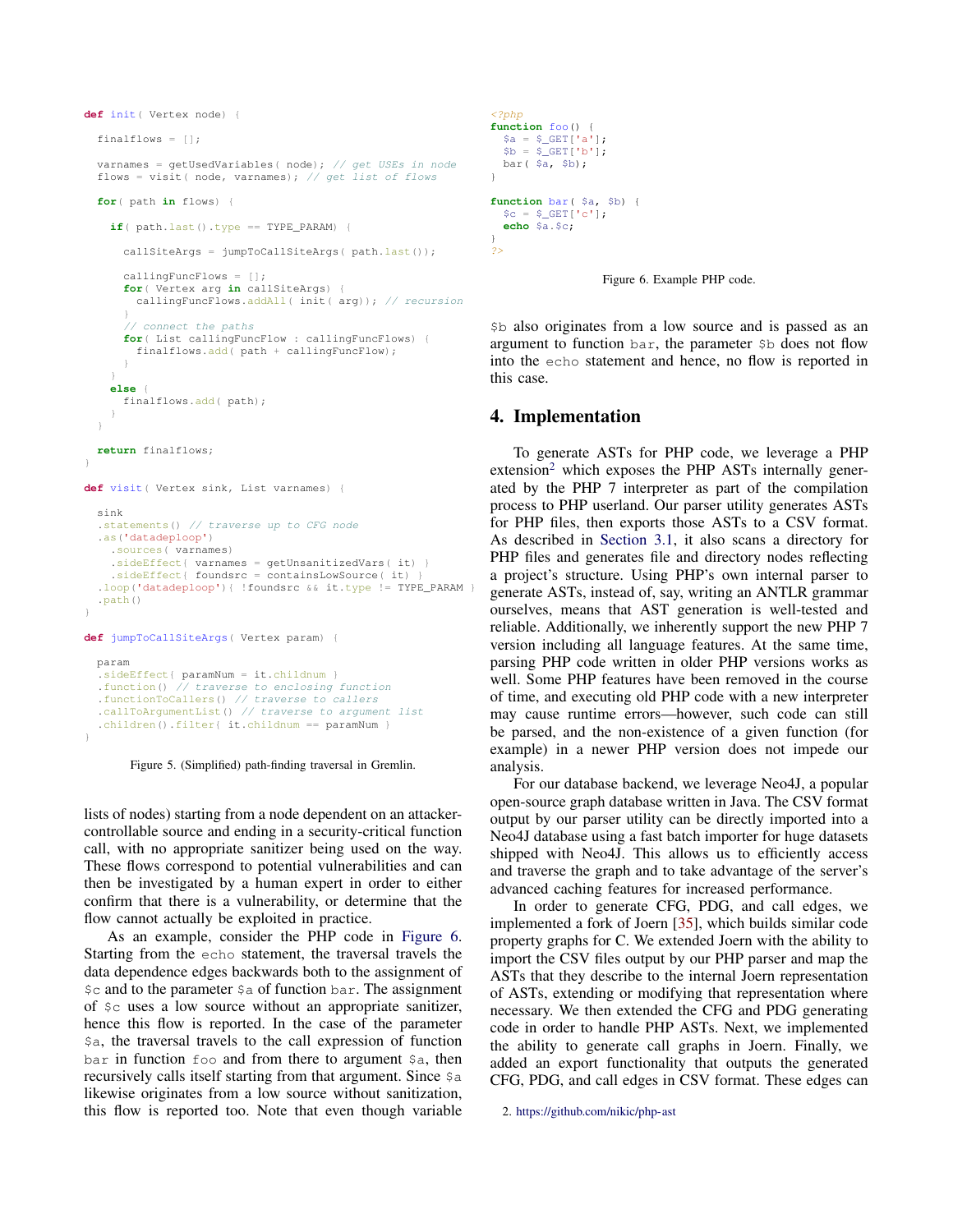thus be imported into the Neo4J database simultaneously with the CSV files output by our parser.

The flow-finding graph traversals described in [Sec](#page-6-1)[tion 3.3.4](#page-6-1) are written in the graph traversal language Grem- $\lim$ <sup>[3](#page-8-1)</sup> which builds on top of Groovy, a JVM language. In addition to Gremlin, Neo4J also supports Cypher, an SQLlike query language for graph databases which is geared towards simpler queries, but is also more efficient for such simple queries. We use Cypher for the indexing query of security-critical function calls described in the previous section. Both Gremlin and Cypher scripts are sent to the Neo4J server's REST API endpoint and the queries' results are processed using a thin Python wrapper.

Our tool is free open-source software and has been integrated into the Joern framework, available at:

<https://github.com/octopus-platform/joern>

# <span id="page-8-0"></span>5. Evaluation

In this section, we evaluate our implemented approach. We first present the dataset used and follow up with a discussion of the findings targeting both server and client.

#### 5.1. Dataset

Our aim was to evaluate the efficacy of our approach on a large set of projects in a fully automated manner, i.e., without any kind of preselection by a human. We used the GitHub API in order to randomly crawl for projects that are written in PHP and have a rating of at least 100 stars to ensure that the projects we analyze enjoy a certain level of interest from the community.

As a result, we obtained a set consisting of 1,854 projects. We ensured that there were no clones amongst these (i.e., identical codebases). We then applied our tool to build code property graphs for each of these projects, and imported all of these code property graphs into a single graph database that we subsequently ran our analysis on.

As a final step before the actual analysis, we proceeded to create an *index* of AST node types in the graph database. An index is a redundant copy of information in the database with the purpose of making the retrieval of that information more efficient. Concretely, it means that we instructed the database backend to create an index mapping each of the 105 different AST node types to a list of all node identifiers that have the given type. We can thus efficiently retrieve all AST nodes of any given type. This approach makes the identification of nodes that correspond to security-critical function calls (i.e., the first query as explained in [Section 3.3.4\)](#page-6-1) more efficient by several orders of magnitude.

On such a large scale, it is interesting to see how well our implementation behaves in terms of space and time. We performed our entire analysis on a machine with 32 physical 2.60 GHz Intel Xeon CPUs with hyperthreading and 768 GB of RAM. The time measurements for graph generation and the final size of the database are given in [Table 1.](#page-8-2)

# Statistics on database generation

| AST generation                              | $40m$ 30s     |
|---------------------------------------------|---------------|
| CFG, PDG, and call edge generation          | 5h 10m 33s    |
| Graph database import                       | $52m$ 11s     |
| AST node type indexing                      | $3h$ 1m $32s$ |
| Database size (before indexing)             | 56 GB         |
| Database size (after indexing)              | 66 GB         |
| TABLE 1. STATISTICS ON DATABASE GENERATION. |               |

<span id="page-8-2"></span>

| 1,850       | 4         |
|-------------|-----------|
| 428,796     | 952       |
| 77,722,822  | 356,400   |
| 303,105,896 | 1,955,706 |
| 302,677,100 | 1,954,754 |
| 25,447,193  | 197,656   |
| 14,459,519  | 187,785   |
| 3,661,709   | 25,747    |
|             |           |

<span id="page-8-3"></span>TABLE 2. DATASET AND GRAPH SIZES.

Upon inspection of the crawled dataset, we judged that it would be sensible to distinguish two subsets of projects with respect to our analysis:

- $C:$  Among the crawled 1,854 projects, we found that 4 were explicitly vulnerable software for educational purposes, or web shells. In this set, we expect a large number of unsanitized flows, as these projects contain such flows *on purpose*. Therefore, this set of projects can be seen as a sanity check for our approach to find unsanitized flows: If it works well, we should see a large number of reports. We show that this is indeed the case.
- $\mathcal{P}$ : This is the set of the remaining 1,850 projects. Here we expect a proportionally smaller set of unsanitized flows, as such flows may correspond to actually exploitable vulnerabilities.

In [Table 2,](#page-8-3) we present statistics concerning the size of the projects and the resulting code property graphs in the two sets  $P$  and  $C$ . All in all, the total number of lines of code that we analyze amounts to almost 80 million, with the smallest project consisting of only 22 lines of code, and the largest consisting of 2,985,451 lines of code. To the best of our knowledge, this is the largest collection of PHP code that has been scanned for vulnerabilities in a single study.

The resulting code property graphs consist of over 300 million nodes, with about 26 million CFG edges, 15 million PDG edges, and 4 million call edges. The number of AST edges plus the number of files equals the number of AST nodes, since each file's AST is a tree. Evidently, there are many more AST edges than CFG or PDG edges, since control flow and data dependence edges only connect AST nodes that correspond to statements or predicates.

Concerning the time needed by the various traversals as reported in the remainder of this section, we note that on the one hand, a large number of CPUs is not necessarily of much help, since a traversal is hard to parallelize automatically for the graph database server. The presence of a large memory, on the other hand, enables the entire graph database to live

<span id="page-8-1"></span><sup>3.</sup> <http://tinkerpop.incubator.apache.org>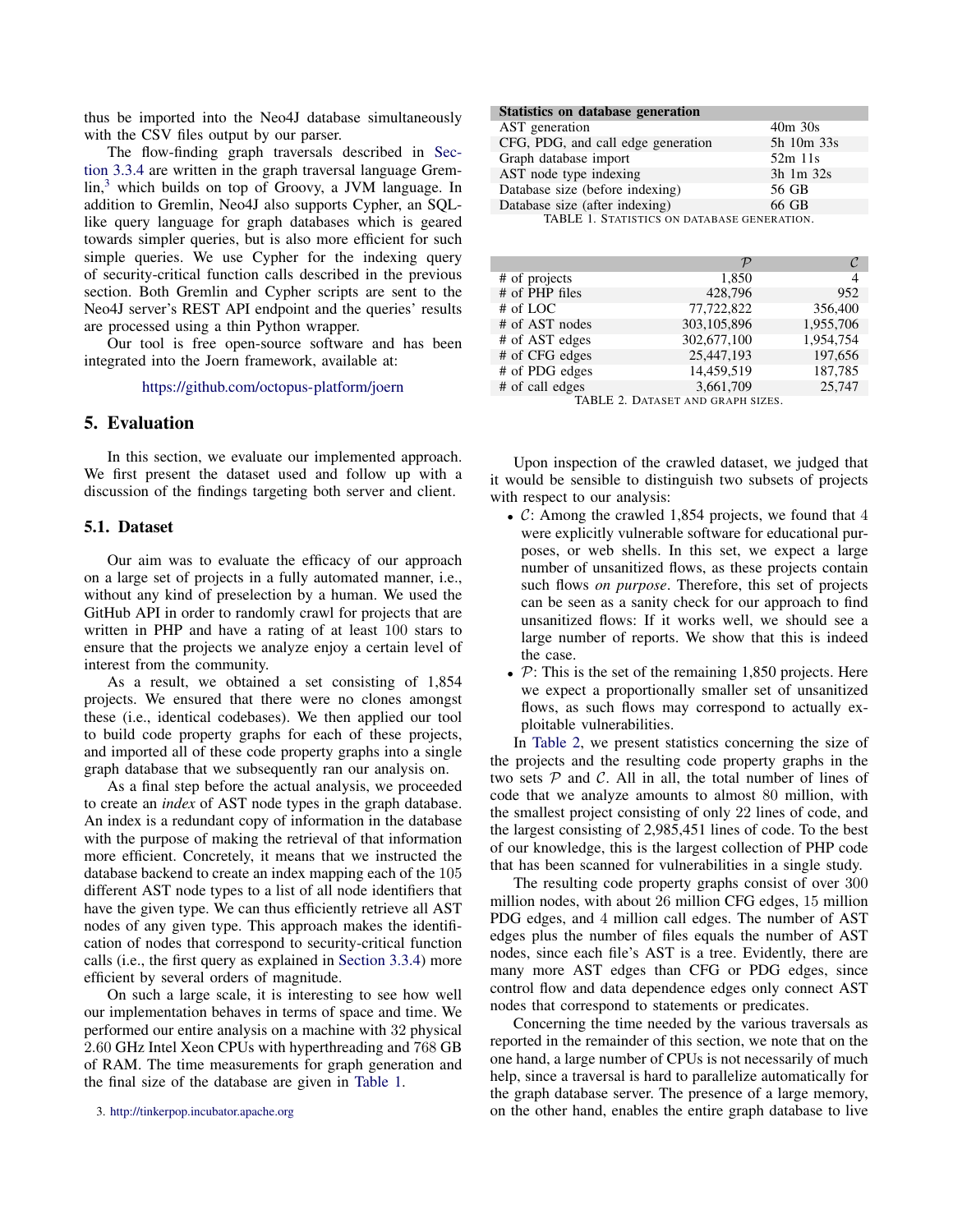in memory; we expect this to yield a great performance increase, although we have no direct time measurements to compare to, as we did not run all our traversals a second time with a purposefully small heap only to force I/O operations.

## 5.2. Findings

In this section, we present the findings of our analysis. As detailed in [Section 3.3,](#page-4-0) our approach aims to find vulnerabilities which can be used to attack either server or client, and we discuss these in Sections [5.2.1](#page-9-0) and [5.2.2](#page-11-1) respectively. For every type of security-critical function call, we consider different sets of sanitizers as valid (see [Section 3.3\)](#page-4-0). However, for all of them, we consider the PHP functions crypt, md5, and sha1 as a sufficient transformation of attackercontrolled input to safely embed it into a security-critical function call. Additionally, we accept preg\_replace as a sanitizer; this is fairly generous, yet since we evaluate our approach on a very large dataset, we want to focus on very general types of flows. (In contrast, when using our framework for a specific project, it could be finetuned to find very specific flows, e.g., we could consider preg\_replace as a sanitizer only in combination with a given set of regular expressions).

## <span id="page-9-0"></span>5.2.1. Attacks Targeting the Server.

SQL Injection. For SQL injections, we ran our analysis separately for each of the security-critical function calls mysql\_query, pg\_query, and sqlite\_query. The large majority of our findings was related to calls to mysql\_ query. Our findings for mysql\_query and pg\_query are summarized in Tables [3](#page-9-1) and [4.](#page-9-2) In the case of sqlite\_ query, our tool discovered 202 calls in total, but none of these were dependent on attacker-controllable inputs, hence we omit a more detailed discussion for this function.

Tables [3](#page-9-1) and [4](#page-9-2) show the time needed for the indexing query to find all function calls to mysql\_query and pg\_ query, respectively, and for the traversals to find flows from attacker-controllable inputs to these calls. Furthermore, they show the total number of found function calls in both the sets P and C. Then, they show the total number of *sinks*, i.e., the size of the subset of these function calls which do indeed depend on attacker-controllable input without using an appropriate sanitization routine. The number in parentheses denotes the total number of flows, that is, the number of reported paths which have one of these sinks as an endpoint. Finally, the tables show the number of *vulnerabilities*: We investigated all reports from our tool and counted the number of actually exploitable vulnerabilities. Here, a vulnerability is defined as a sink for which there exists at least one exploitable flow. Thus, the number of vulnerabilities should be compared to the number of reported sinks, as multiple exploitable flows into the same sink are only counted as a single vulnerability. We do not report on vulnerabilities in  $C$  due to the fact that these projects are intentionally vulnerable. However, we analyzed these reports and confirmed that they do indeed point to

| Indexing query                       | $1m$ 19 $s$           |     |
|--------------------------------------|-----------------------|-----|
| Pathfinder traversal                 | 34m 32s               |     |
| mysql_query calls                    | 3.098                 | 963 |
| Sinks (Flows)                        | 322 (2,023) 171 (244) |     |
| Vulnerabilities                      | 74                    |     |
| TABLE 3. EVALUATION FOR MYSQL_QUERY. |                       |     |
|                                      |                       |     |

<span id="page-9-1"></span>

| Indexing query             | $1m$ 16s |      |
|----------------------------|----------|------|
| Pathfinder traversal       | $3m$ 42s |      |
| pq_query calls             | 326      | 55   |
| Sinks (Flows)              | 6(6)     | 5(7) |
| Vulnerabilities<br>_______ |          |      |

<span id="page-9-2"></span>TABLE 4. EVALUATION FOR PG\_QUERY.

exploitable flows in most cases. In those cases where the flows are not exploitable, input is checked against a whitelist or regular expression, or sanitized using custom routines.

As a result of our manual inspection, we found that 74 out 322 sinks for mysql\_query were indeed exploitable by an attacker, which yields a good hit rate of 22.9%. For pg\_query, we performed even better: We found that 4 out of 6 sinks were indeed vulnerable.

Among the flows that we deemed non-critical, we found that many could be attributed to *trusted areas* of web applications, i.e., areas that only a trusted, authenticated user, such as an administrator or moderator, can access in the first place. Such flows may still result in exploitable vulnerabilities if, for instance, an attacker manages to get an administrator who is logged in to click on some forged link. For our purposes, however, we make the assumption that such an area is inaccessible, and hence, focus on the remaining flows instead.

A smaller subset of the flows that we considered noncritical was found in install, migrate, or update scripts which are usually deleted after the process in question is finished (or made inaccessible in some other way). However, if a user is supposed to take such measures manually, and forgets to do so, these flows may—unsurprisingly—also result in exploitable vulnerabilities. Our interest, however, lies more in readily exploitable flaws, so these flaws are not within our scope.

Lastly, several flows were non-critical for a variety of reasons. For instance, programmers globally sanitize arrays such as \$\_GET or \$\_POST before using their values at all. We also observed that many programmers sanitized input by using ad-hoc sanitizers, such as matching them against a whitelist, or casting them to an integer. For an analyst interested in a specific project, it would be easy to add such sanitizers to the list of acceptable sanitizers to improve the results.

Command Injection. The results of our traversals for finding command injections are summarized in [Table 5.](#page-10-0)

Here it is nice to observe that the ratio of sinks to the total number of calls is much higher in the set  $C$  (i.e.,  $64/270 = 0.24$ ) than it is in the set  $P(19/1598 = 0.012)$ .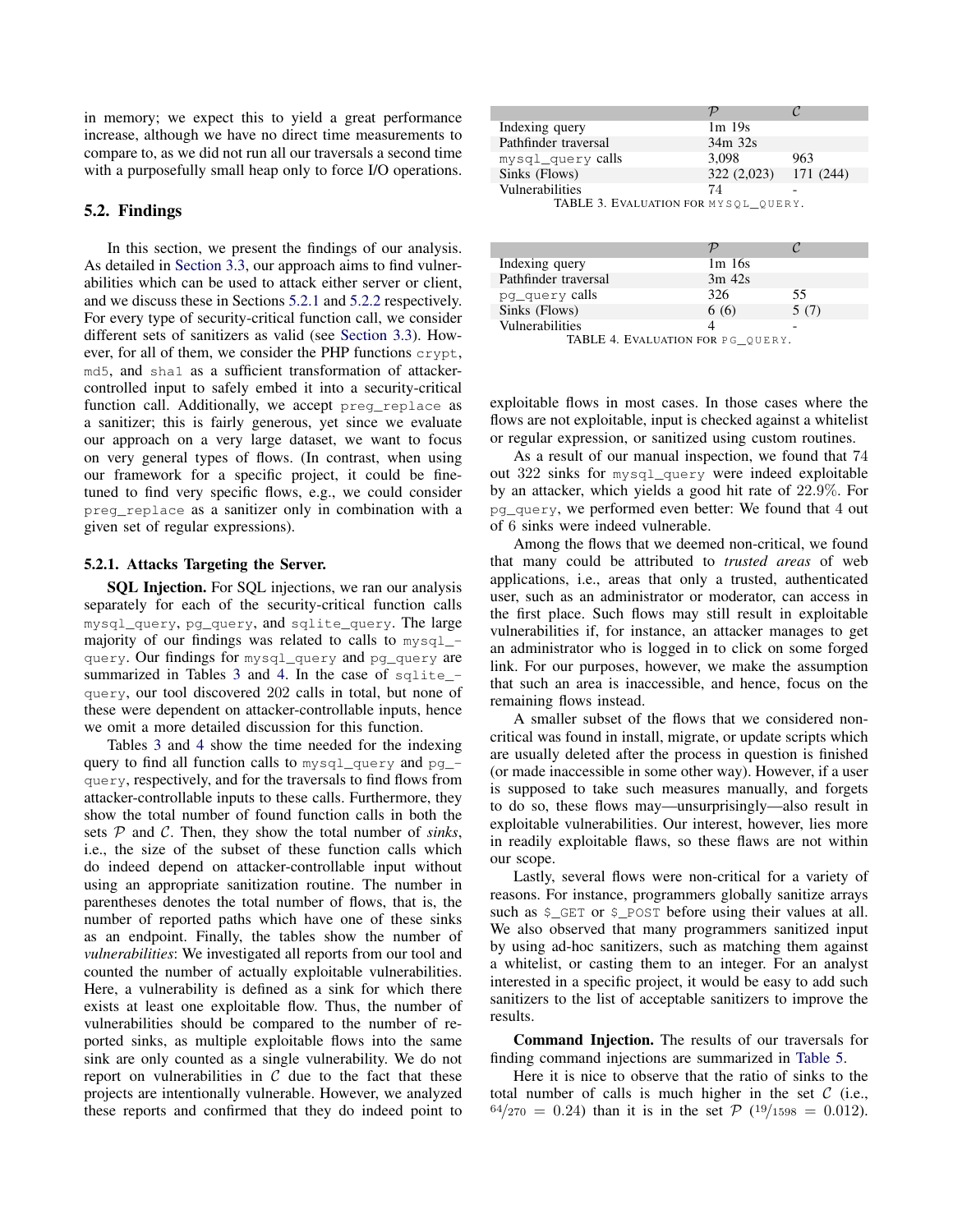| Indexing query                                    | 2m 28s    |            |  |
|---------------------------------------------------|-----------|------------|--|
| Pathfinder traversal                              | $13m$ 14s |            |  |
| shell_exec/popen calls and                        | 1.598     | 270        |  |
| backtick operators                                |           |            |  |
| Sinks (Flows)                                     | 19 (47)   | 64 (1,483) |  |
| Vulnerabilities                                   | 6         |            |  |
| TABLE 5. EVALUATION FOR SHELL EXEC, POPEN AND THE |           |            |  |
| BACKTICK OPERATOR.                                |           |            |  |

<span id="page-10-0"></span>

| Indexing query       | 3s          |          |
|----------------------|-------------|----------|
| Pathfinder traversal | $48m$ $41s$ |          |
| eval statements      | 5.111       | 255      |
| Sinks (Flows)        | 19(2,404)   | 115(147) |
| Vulnerabilities      |             |          |

<span id="page-10-1"></span>TABLE 6. EVALUATION FOR EVAL.

Indeed, for web shells in particular, unsanitized flows from input to shell commands are to be expected. This observation confirms that our approach works well to find such flows. In  $P$ , we are left with only 19 sinks (originating from 47 flows), of which we confirmed 6 to be vulnerable, yielding a hit rate of  $\frac{6}{19} = 0.32$ , i.e.,  $\frac{32}{\%}$ . For the others, we find that these flows use the low input as part of a shell command and cast it to an integer or check that it is an integer before executing the command, or check it against a whitelist.

Code Injection. A large class of vulnerabilities are code injections. Since this can occur by either having control over a string passed to eval or over the URL passed to include or require, we focus on both of these classes in our analysis. We summarize our findings in Tables [6](#page-10-1) and [7.](#page-10-2) We first discuss the results for eval, then turn to include and require.

For eval, as was true for command injection, it is nice to observe yet again that the ratio of sinks to total number of statements is significantly higher in  $C(115/255 = 0.6)$ than it is in  $P(19/5111 = 0.004)$ . As expected, code injection is much more common in web shells or intentionally vulnerable software than in other projects, confirming once more that our approach works well to find such flows. The indexing query is very efficient in this case (3 seconds), which can be explained by the fact that eval is actually a PHP construct that corresponds to a distinguished AST node type: Hence, the database only needs to return all nodes of that particular type, whereas in the case of mysql\_query for example, the database needs to check a constellation

<span id="page-10-2"></span>

| Indexing query       |                                            | 5s                     |       |
|----------------------|--------------------------------------------|------------------------|-------|
| Pathfinder traversal |                                            | 1d 2h 5m 41s           |       |
| include.             | include once.                              | 199,169                | 1.792 |
| require,             | require_once                               |                        |       |
| statements           |                                            |                        |       |
| Sinks (Flows)        |                                            | $455(1,292)$ $50(100)$ |       |
| Vulnerabilities      |                                            | 100                    |       |
|                      | TABLE 7. EVALUATION FOR INCLUDE / REOUIRE. |                        |       |

| Indexing query                 | $1m$ 18s       |             |
|--------------------------------|----------------|-------------|
| Pathfinder traversal           | 1h $47m$ $35s$ |             |
| fopen calls                    | 11.288         | 949         |
| Sinks (Flows)                  | 265(667)       | 357 (1,121) |
| Vulnerabilities                | 6              |             |
| TABLE 8. EVALUATION FOR FOPEN. |                |             |

<span id="page-10-3"></span>of several AST nodes in order to identify the calls to this function.

There is no universal sanitizer for the eval construct. When evaluating input from low sources, allowable input very much depends on the context. Upon inspection, we find that many flows are not vulnerable because an attackercontrollable source first flows into a database request, and then the result of that database request is passed into eval. In other cases, whitelists or casts to ints are used. We do, however, find 5 sinks where an attacker can inject code, i.e., exploitable code injection flaws. This yields a hit rate of  $\frac{5}{19} = 0.26$ .

Lastly, we also investigated the reason for there being so many flows with so few sinks in the case of eval: In one of the projects, an eval is frequently performed on the results of various processed parts of several database requests. These database queries often use several variables from low sources (properly sanitized). The various combinations of the different sources, the different database requests and the processed parts of the results account for the high number of flows, which eventually flow into only a handful of sinks.

In the case of the PHP language constructs include / require, there is no universal standard on how to sanitize input variables either. Accordingly, we do find 100 vulnerabilities where an attacker is indeed able to inject strings of their choosing into a filename included by an include or require statement. However, in the vast majority of these cases, the attacker can only control a part of the string. A fixed prefix hardly hurts an attacker since they may use the string .. to navigate the directory hierarchy, but a fixed suffix is harder to circumvent: It requires that remote file inclusion is allowed, or that an exploitable file with a particular ending already exists on the server, or that an attacker can create their own local files on the server and mark them as world-readable. This is a limitation of the type of attack per se, rather than of our approach.

Arbitrary File Reads/Writes. For vulnerabilities potentially resulting in file content leaks or corruptions, we look at the function call fopen, used to access files. We report on our findings in [Table 8.](#page-10-3)

Yet again and as expected, we observe that the ratio of sinks to calls is greater in  $C(357/949) = 0.38$  than in the set  $P$  (265/11288 = 0.023): Arbitrary files are much more commonly opened from low input on purpose in  $C$ .

As was the case for include / require, there is no standard sanitizer in this case. Upon inspecting the flows, we again find whitelists, database requests or casts to integers that prevent us from exploiting the flow. Even when an attacker does indeed have some influence on the opened file—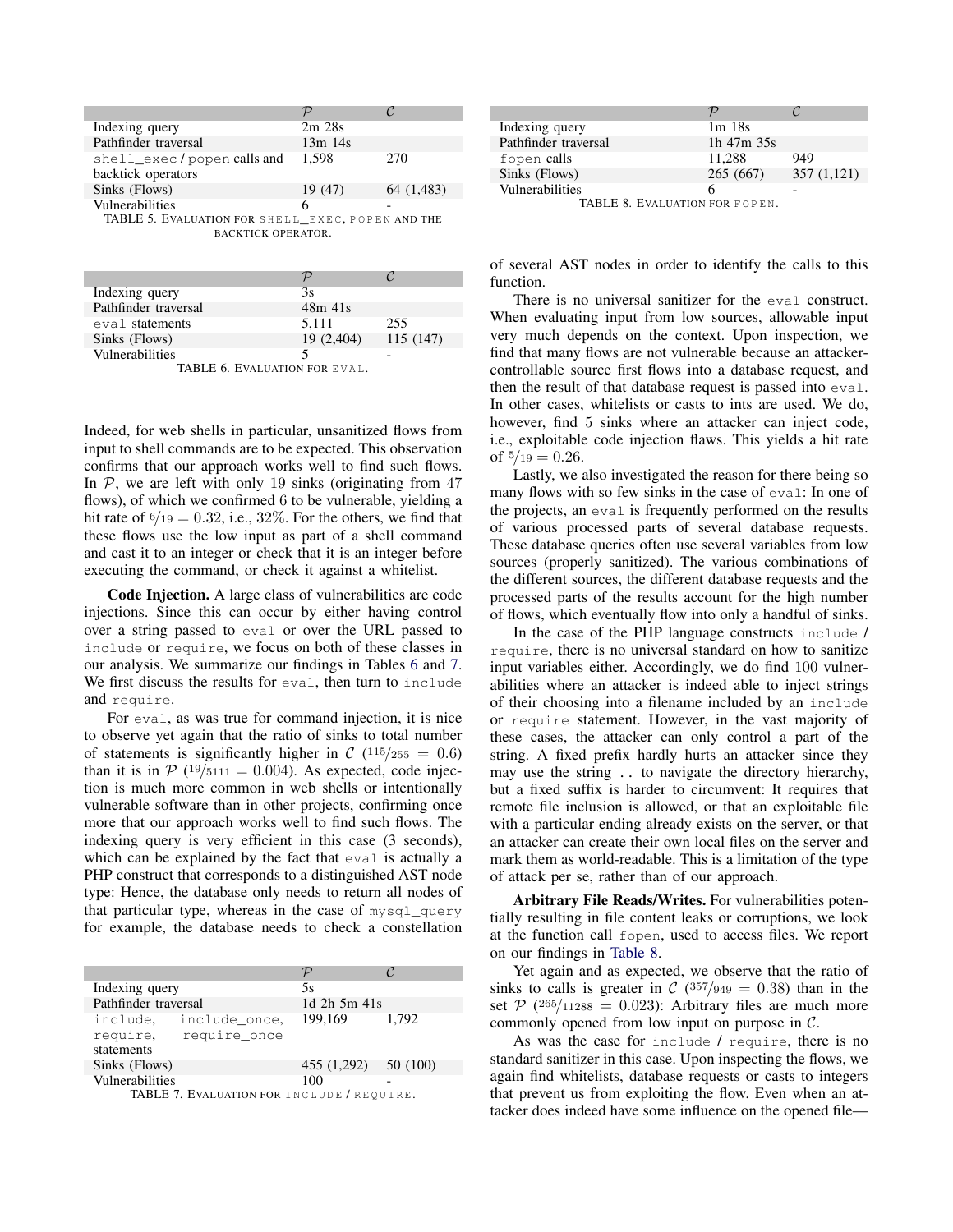| Indexing query       |     | 25s             |               |
|----------------------|-----|-----------------|---------------|
| Pathfinder traversal |     | 5d 7h 57m 8s    |               |
| echo statements      | and | 946,170         | 36,077        |
| print expressions    |     |                 |               |
| Sinks (Flows)        |     | 15,972 (45,298) | 2,788 (5,550) |
| Sample               |     | 726 (852)       |               |
| Vulnerabilities      |     | 26              |               |

<span id="page-11-2"></span>TABLE 9. EVALUATION FOR ECHO / PRINT.

unintended by the programmer—this does not necessarily induce a vulnerability: In many cases, the file is opened and processed internally only, without being leaked and with no harm to the program. This explains why we find only 6 vulnerabilities out of a total of 265 sinks.

#### <span id="page-11-1"></span>5.2.2. Attacks Targeting the Client.

Cross-Site Scripting (XSS). After having discussed attacks which target the server, we now turn to flaws which allow an attack against the client. The results for Cross-Site Scripting are shown in [Table 9.](#page-11-2)

At first glance it may seem astounding that there are so many instances of echo and print nodes in our graph. This, however, is to be expected if we think about the nature of PHP: PHP is a web-based language that focuses on producing HTML output. We also note that, when HTML code is intermixed with PHP code, i.e., there is code outside of  $\langle$ ?php ... ?> tags, it is treated like an argument for an echo statement by the PHP AST parser. Additionally, the inline echo tags  $\leq$   $\geq$   $\leq$   $\leq$   $\leq$   $\geq$   $\leq$   $\geq$   $\leq$   $\leq$   $\leq$   $\leq$   $\leq$   $\leq$   $\leq$   $\leq$   $\leq$   $\leq$   $\leq$   $\leq$   $\leq$   $\leq$   $\leq$   $\leq$   $\leq$   $\leq$   $\leq$   $\leq$   $\leq$   $\leq$   $\leq$   $\leq$   $\leq$   $\leq$  in the AST. Finally, passing several arguments to echo as in echo exrp1, expr2; produces a distinct echo node for each argument. The time taken by the pathfinder traversal is quite high. Indeed, the running time of this traversal grows linearly in the number of nodes it has to process. It averages to 4 minutes and 9 seconds for each of the 1,854 projects.

Since echoing input from the user is a common scenario in PHP, several standard sanitizers exist: We consider htmlspecialchars, htmlentities, and strip\_tags. Still, we can observe here that the number of remaining flows in  $P$  is very high (45,298). However, it must also be noted that they result from a set of 1,850 projects, thus averaging to only about 24 flows per project. Hence, inspecting the flows when analyzing a single project appears perfectly feasible; it is clear that the number of flows grows linearly in the number of projects. Yet in our large-scale study, we cannot inspect all of the reports in a reasonable amount of time. Therefore, we sampled 1,000 flows at random, 852 of which fell into the set  $P$  and ended in 726 distinct sinks spread across 116 different projects.

Upon inspection of the sample, we find many uncritical paths that use sanitizers in the form of whitelists or casts to integers. In other cases, even though HTML and JavaScript code could be injected, the PHP script explicitly set the content type of the response, e.g., to application/json. This way, browsers are forced to disable their content sniffing and interpret the result as JSON [\[37\]](#page-15-6). In such cases, the

| Indexing query                      | $1m$ 17s  |         |
|-------------------------------------|-----------|---------|
| Pathfinder traversal                | 8m 28s    |         |
| setcookie calls                     | 1,403     | 403     |
| Sinks (Flows)                       | 158 (507) | 63 (95) |
| Vulnerabilities                     |           |         |
| TABLE 10. EVALUATION FOR SETCOOKIE. |           |         |

<span id="page-11-4"></span>HTML parser and the JavaScript engine are not invoked; hence, such a flow cannot be exploited.

Still, we do find 26 exploitable XSS vulnerabilities in 16 different projects, e.g., in the popular software LimeSurvey.<sup>[4](#page-11-3)</sup> By projecting the ratio of 16 vulnerable projects to the reported 116 projects (13.7%), we expect that about 255 of the 1,850 projects are vulnerable to XSS attacks, which validates the fact that XSS vulnerabilities are the most common application-level vulnerability on the Web [\[33\]](#page-15-7). Hence, the fact that we obtain a high number of flows must also be attributed to the fact that we analyze a very large number of projects and that such vulnerabilities are, indeed, very common. These facts should be kept in mind when considering the large number of reported flows.

Session Fixation. As we discussed in [Section 3.3,](#page-4-0) session fixation attacks can be conducted when an attacker can arbitrarily set a cookie for her victim. Therefore, to find such vulnerabilities, we focused on function calls to setcookie, the results of which are shown in [Table 10.](#page-11-4)

There is no standard sanitizer for setcookie. Upon inspecting the flows, we find only one vulnerability among the 158 sinks. This is mainly due to the following fact: In many of these cases, an attacker is indeed able to control the value of the cookie. However, for an exploitable session fixation vulnerability, the attacker needs to control *both* the name and the value of the cookie (or the name of the cookie must already be that of the session identifier cookie), an opportunity which turns out not to be very common.

# <span id="page-11-0"></span>6. Discussion

The main goal of our evaluation was to evaluate the efficacy and applicability of our approach to a large amount of PHP projects without hand-selecting these projects first, i.e., in a fully automated manner (the entire process of crawling for projects, parsing them, generating code property graphs, importing them into a graph database and running our traversals requires scant human interaction). The final inspection of the reported flows cannot be automated; it requires contextual information and human intelligence to decide whether some flow does indeed lead to an exploitable vulnerability in practice.

Evaluating on such a large scale, however, requires making compromises. In particular, we can only focus on general types of flows; had we focused on a small set of selected projects instead, we could have modeled the flows that we were looking for more precisely. For instance, we would be

<span id="page-11-3"></span><sup>4.</sup> We reported this and other bugs to the developers. The vulnerability in LimeSurvey has since been acknowledged and fixed.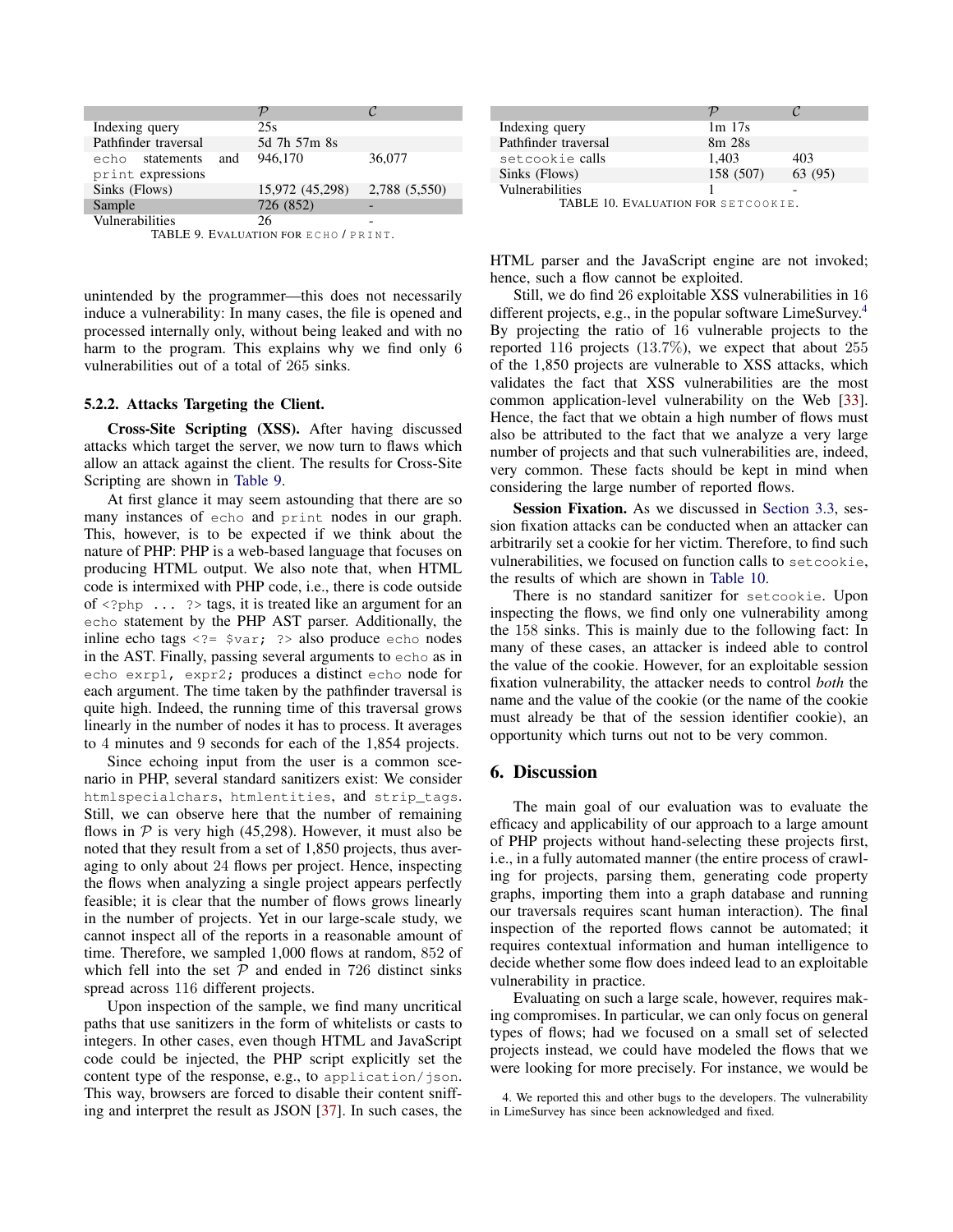able to model custom sanitization operations implemented in a particular project so as to improve the quality of the reports, or to look for information flows violating confidentiality of an application by identifying what data of the given application is meant to be kept secret (see [Section 3\)](#page-3-0). However, we opted for a large-scale evaluation since this has, to the best of our knowledge, not been done before and we thus considered it an interesting avenue for research.

In the end, our approach performed better for some types of vulnerabilities than for others. In the case of code injection, we obtained a good hit rate of about 25%, whereas in the case of Cross-Site Scripting, only about 4% of the reported data flows were indeed exploitable. Considering that a large-scale evaluation comes at the cost of a decreased hit rate, we believe that these numbers are still within reason. As far as efficiency is concerned, the combined computing time was a little under a week for the 1,854 projects. However, the lion's share of the time (over 5 days) was consumed by the traversal looking for Cross-Site Scripting vulnerabilities. This is explained by the fact that flows from low sources to echo statements are very common in PHP. All in all, our approach appears to scale well, and it could be further improved by parallelizing the traversals.

Due to the rich information on the underlying code provided by code property graphs and the programmability of the traversals, our approach is flexible and can be used for other types of vulnerabilities that we did not consider here. For instance, it would be possible to look for *implicit* flows, that is, vulnerabilities resulting from code such as if (attacker\_var > 0)  ${sink(0)}$ ; else  ${sink(1)}$ ; . Such an analysis would require inspecting the control flow contained in the code property graph, rather than the data dependencies. Likewise, we envision our tool could be used to find more specific types of flaws, such as, for instance, magic hashes. These are hashes (typically, of passwords) starting with the string 0e. If a PHP program naively uses the operator  $==$  to compare two hashes, such a hash is interpreted as the number 0, thereby making it easy for an attacker to find collisions.<sup>[5](#page-12-1)</sup> To find this kind of vulnerability using our framework, all code matching the syntactical property of the result of a hash function (hash,  $md5, \ldots$ ) being compared to another value with the  $==$  operator could be easily queried from a code property graph database and coupled with other conditions, e.g., that the hashed value depends on a public input, using similar techniques as the ones presented in this work. The expressiveness of graph traversals allows to easily model many different kinds of vulnerabilities.

Clearly, there are also flows which are impossible to discover using static analysis. For instance, we cannot reconstruct the control or data flow yielded by PHP code evaluated within an eval construct. Another interesting example is PHP's capability for reflection. Consider for example the code snippet  $a = source()$ ;  $ab = s$ sa; sink(\$b); Here, the variable passed into the sink is the variable whose *name* is the same as the *value* of the variable \$a. Since the value of \$a cannot be determined statically, but depends on runtime input, this scenario can only be covered by dynamic analysis. To tackle this case with static analysis, we have two options: we can either *over-approximate* or *underapproximate*, i.e., we can either assume that *any* variable which is present in the current context could flow into the sink, or assume that no other variable was written by an adversary. On the one hand, over-approximating will result in a higher number of false positives, i.e., flows will be detected that turn out not to be harmful in practice. On the other hand, under-approximating will result in a higher number of false negatives, meaning that some vulnerable flows will remain undetected. Here, we decided to underapproximate so as to reduce false positives.

Global variables also represent a hard problem: If, during analysis, the input to a security-critical function can be traced back to a global variable, then it is not clear whether this global variable should be considered as tainted, since that depends on what other functions which manipulate the same variable may have executed earlier, or which files manipulating this variable may have included the file containing the code currently analyzed, but this information is usually only available at runtime, i.e., it is statically unknown.

Although we evaluated our tool once on a single crawl of a large amount of GitHub projects in this paper, we envision that it could be useful in other scenarios. In particular, it can potentially be useful to companies with large and fastevolving code bases when run recurrently in order to find newly introduced security holes quickly. Clearly, such a use case could be interesting for Wordpress platforms or online shops. Here, the flexibility and customizability of our tool is particularly effective.

# <span id="page-12-0"></span>7. Related Work

We review the two most closely-related areas of previous research, i.e., the discovery of vulnerabilities in PHP code, and flaw detection based on query languages and graphs.

#### 7.1. Discovery of Vulnerabilities in PHP Code

The detection of security vulnerabilities in PHP code has been in the focus of research for over ten years. One of the first works to address the issue of static analysis in the context of PHP was produced by Huang et. al [\[11\]](#page-14-10), who presented a lattice-based algorithm derived from type systems and typestate to propagate taint information. Subsequently, they presented another technique based on bounded model checking [\[12\]](#page-14-11) and compared it to their first technique. A significant fraction of PHP files were rejected due to the applied parser (about 8% in their experiments). In contrast, by using PHP's own internal parser, we are inherently able to parse any valid PHP file and will even be able to parse PHP files in the future as new language features are added. If such a language feature alters control flow or re-defines variables, we will be able to parse it, but we will have to slightly correct control flow graph and/or program dependence graph generation to avoid introducing imprecisions.

<span id="page-12-1"></span><sup>5.</sup> More details on [https://www.whitehatsec.com/blog/magic-hashes/.](https://www.whitehatsec.com/blog/magic-hashes/)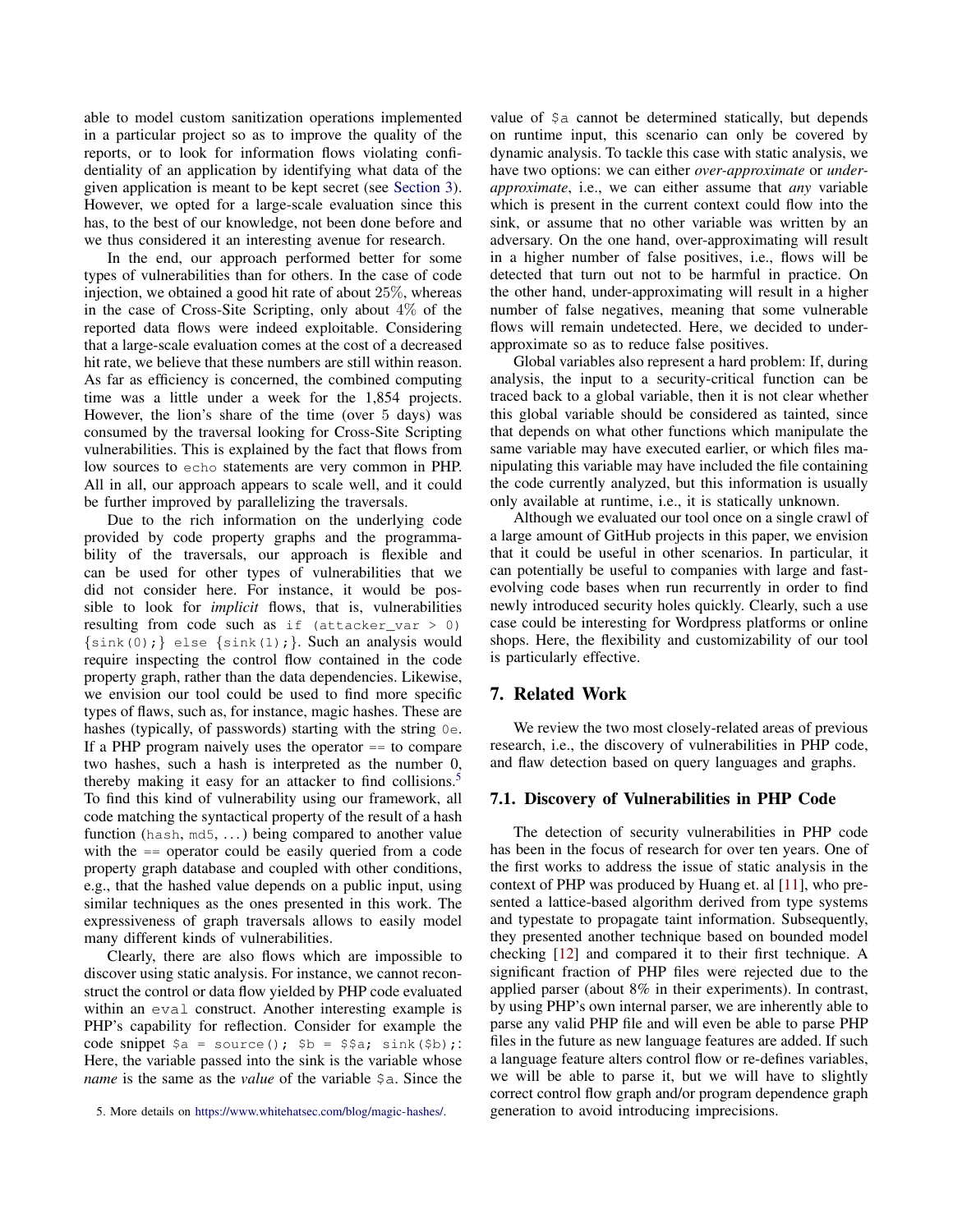In 2006, Xie and Aiken [\[34\]](#page-15-8) addressed the problem of statically identifying SQL injection vulnerabilities in PHP applications. At the same time, Jovanovic et al. presented *Pixy* [\[15\]](#page-14-1), a tool for static taint analysis in PHP. Their focus was specifically on Cross-Site Scripting bugs in PHP applications. In total, they analyzed six different open-source PHP projects. In these, they rediscovered 36 known vulnerabilities (with 27 false positives) as well as an additional 15 previously unknown flaws with 16 false positives. Wasserman and Su presented two works focused on statically finding both SQL injections and Cross-Site Scripting [\[30,](#page-15-9) [31\]](#page-15-10). Additional work in this area has been conducted on the correctness of sanitization routines [\[3,](#page-14-12) [36\]](#page-15-11). As a follow-up on their work *Pixy*, Jovanovic et al. [\[16\]](#page-14-2) extended their approach to also cover SQL injections. While all these tools were pioneers in the domain of automated discovery of vulnerabilities in PHP applications, they focused on very specific types of flaws only, namely, Cross-Site Scripting and SQL injections. In this work, we cover a much wider array of different kinds of vulnerabilities.

Most recently, Dahse and Holz [\[4\]](#page-14-3) presented *RIPS*, which covers a similar range of vulnerabilities as we do in this work. RIPS builds control flow graphs and then creates block and function summaries by simulating the data flow for each basic block, which allows to conduct a precise taint analysis. In doing so, the authors discovered previously unknown flaws in osCommerce, HotCRP, and phpBB2. Compared to our work, they only evaluated their tool on a handful of selected applications, but did not conduct a large-scale analysis. Since RIPS uses a type of symbolic execution to build block and function summaries, it is unclear how well it would scale to large quantities of code. Instead of symbolic execution, we efficiently build program dependence graphs to conduct taint analysis; to the best of our knowledge, we are the first to actually build program dependence graphs for PHP. Moreover, RIPS lacks the flexibility and the programmability of our graph traversals: It is able to detect a hard-coded, pre-defined set of vulnerabilities. In contrast, our tool is a framework which allows developers to program their own traversals. It can be used to model various types of vulnerabilities, in a generic way (as we demonstrate in this work) or geared towards a specific application. When used for a specific application, it can even be used to detect confidentiality-type properties.

Dahse and Holz followed up on their work by detecting second-order vulnerabilities, e.g., persistent Cross-Site Scripting, identifying more than 150 vulnerabilities in six different applications [\[5\]](#page-14-4). Follow-up work inspired by them was presented in 2015, when Olivo et al. [\[23\]](#page-15-12) discussed a static analysis of second-order denial-of-service vulnerabilities. They analyzed six applications, which partially overlap with the ones analyzed by previous work, and found 37 vulnerabilities, accompanied by 18 false positives. These works can be considered as orthogonal to ours.

In summary, while there has been a significant amount of research on the subject of static analysis for PHP, these works focused on a small set of (the same) applications. In contrast, our work is not aimed towards analyzing a single application in great detail. Instead, our goal was to implement an approach which would scale well to scanning large quantities of code and would be flexible enough to add support for additional vulnerability types with minimal effort. Unfortunately, a direct comparison of results between our tool and other tools is difficult, due to the fact that we do not usually have access to the implemented prototypes on the one hand, and the limited detail of the reports on the other. This difficulty has also been noticed by other authors [\[16,](#page-14-2) [4\]](#page-14-3). Usually, only the number of detected vulnerabilities is reported, but not the vulnerabilities as such. Even comparing the numbers is not straightforward, as there is no universally agreed-upon standard on how vulnerabilities should be counted. For instance, when there exist several vulnerable data flows into the same security-critical function call, it is not clear whether each flow should be counted as a vulnerability, or whether it should count as a single vulnerability, or anything in-between (e.g., depending on the similarity of the different flows). In this work, we explained precisely how we counted vulnerabilities, and we intend to make our tool publicly available on GitHub both for researchers and developers.

# 7.2. Flaw Detection Using Query Languages and Graphs

Our work uses queries for graph databases to describe vulnerable program paths, an approach closely related to defect detection via query languages, as well as static program analysis using graph-based program representations.

The concept of using query languages to detect security and other bugs has been considered by several researchers in the past [e.g., [7,](#page-14-13) [9,](#page-14-14) [19,](#page-14-15) [21,](#page-14-16) [24\]](#page-15-13). In particular, Martin et al. [\[21\]](#page-14-16) proposed the *Program Query Language* (PQL), an intermediary representation of programs. With this representation, they are able to identify violations of design rules, to discover functional flaws and security vulnerabilities in a program. Livshits and Lam [\[20\]](#page-14-17) used PQL to describe typical instances of SQL injections and Cross-Site-Scripting in Java programs, and successfully identified 29 flaws in nine popular open-source applications.

Graph-based program analysis has a long history, ranging back to the seminal work by Reps [\[25\]](#page-15-14) on program analysis via graph reachability, and the introduction of the program dependence graph by Ferrante et al. [\[6\]](#page-14-6). Following along this line of research, Kinloch and Munro [\[17\]](#page-14-18) present the Combined C Graph, a data structure specifically designed to aid in graph-based defect discovery, while Yamaguchi et al. [\[35\]](#page-15-2) present the code property graph for vulnerability discovery. Their work, which inspired our paper, first employed a graph representation of code properties to detect vulnerabilities in C code. Our work notably extends their work by first demonstrating that similar techniques can be employed to identify vulnerabilities in high-level, dynamic scripting languages, making it applicable for the identification of vulnerabilities in Web applications, and second by adding call graphs, allowing for interprocedural analysis.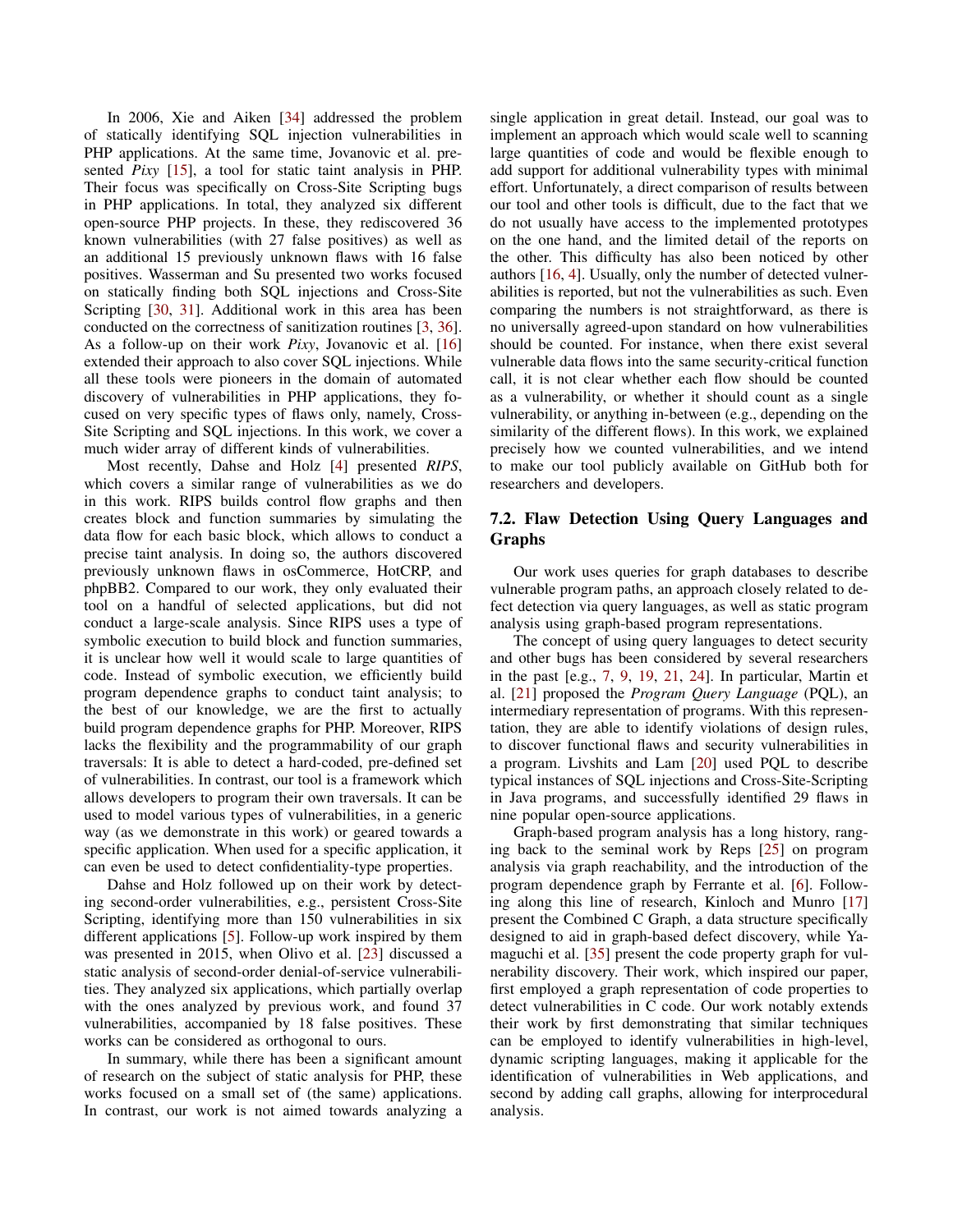Their idea was picked up by Alrabaee et al. [\[2\]](#page-14-19), who use a graph representation to detect code reuse. Their specific goal in this is to ease the task of reverse engineers when analyzing unknown binaries. The concept of using program dependence graphs is also used by Johnson et al. [\[14\]](#page-14-20), who built their tool PIDGIN for Java. Specifically, they create the graphs and run queries on them, in order to check security guarantees of programs, enforce security during development, and create policies based on known flaws. Besides this more specific use in finding flaws, several works have looked at PDGs for information-flow control, such as [\[10,](#page-14-21) [8,](#page-14-22) [26\]](#page-15-15).

## <span id="page-14-5"></span>8. Conclusion

Given the pervasive presence of PHP as a Web programming language, our aim was to develop a flexible and scalable analysis tool to detect and report potential vulnerabilities in a large set of Web applications. To this end, we built code property graphs, i.e., a combination of syntax trees, control flow graphs, program dependence graphs, and call graphs for PHP, and demonstrated that they work well to identify vulnerabilities in high-level, dynamic scripting languages.

We modeled several typical kinds of vulnerabilities arising from exploitable flows in PHP applications as traversals on these graphs. We crawled 1,854 popular PHP projects on GitHub, built code property graphs representing those projects, and showed the efficacy and scalability of our approach by running our flow-finding traversals on this large dataset. We were able to observe that the number of reported flows in a small selected subset of these projects, consisting of purposefully vulnerable software, was tremendously higher than in the other projects, thus confirming that our approach works well to detect such flows. Additionally, we also discovered well over a hundred unintended vulnerabilities in the other projects.

We demonstrated that it is possible to find vulnerabilities in PHP applications on a large scale in a reasonable amount of time. Our code property graphs lay the foundation to build many more sophisticated traversals to find other classes of vulnerabilities by writing appropriate graph traversals, be they generic or specific to an application. We make our tool publicly available to give that possibility to researchers and developers alike.

#### Acknowledgments

We would like to thank the reviewers for their helpful comments. This work was supported by the German Ministry for Education and Research (BMBF) through funding for the Center for IT-Security, Privacy and Accountability (CISPA).

# References

<span id="page-14-7"></span>[1] A. V. Aho, M. S. Lam, R. Sethi, and J. D. Ullman. *Compilers: Principles, Techniques, and Tools (2nd Edition)*. Addison-Wesley

Longman Publishing Co., Inc., Boston, MA, USA, 2006. ISBN 0321486811.

- <span id="page-14-19"></span>[2] S. Alrabaee, P. Shirani, L. Wang, and M. Debbabi. SIGMA: A semantic integrated graph matching approach for identifying reused functions in binary code. *Digital Investigation*, 12:S61–S71, 2015.
- <span id="page-14-12"></span>[3] D. Balzarotti, M. Cova, V. Felmetsger, N. Jovanovic, E. Kirda, C. Kruegel, and G. Vigna. Saner: Composing static and dynamic analysis to validate sanitization in web applications. In *Security and Privacy, 2008 IEEE Symposium on*, pages 387–401. IEEE, 2008.
- <span id="page-14-3"></span>[4] J. Dahse and T. Holz. Simulation of built-in PHP features for precise static code analysis. In *21st Annual Network and Distributed System Security Symposium – NDSS 2014*. The Internet Society, 2014.
- <span id="page-14-4"></span>[5] J. Dahse and T. Holz. Static detection of second-order vulnerabilities in web applications. In *23rd USENIX Security Symposium (USENIX Security 14)*, pages 989–1003, 2014.
- <span id="page-14-6"></span>[6] J. Ferrante, K. J. Ottenstein, and J. D. Warren. The program dependence graph and its use in optimization. *ACM Transactions on Programming Languages and Systems (TOPLAS)*, 9(3):319–349, 1987.
- <span id="page-14-13"></span>[7] S. F. Goldsmith, R. O'Callahan, and A. Aiken. Relational queries over program traces. 2005.
- <span id="page-14-22"></span>[8] J. Graf. Speeding up context-, object-and field-sensitive SDG generation. In *10th IEEE Working Conference on Source Code Analysis and Manipulation (SCAM 2010)*, pages 105–114. IEEE, 2010.
- <span id="page-14-14"></span>[9] S. Hallem, B. Chelf, Y. Xie, and D. Engler. A system and language for building system-specific, static analyses. 2002.
- <span id="page-14-21"></span>[10] C. Hammer. *Information Flow Control for Java*. PhD thesis, Universität Karlsruhe (TH), 2009.
- <span id="page-14-10"></span>[11] Y. Huang, F. Yu, C. Hang, C. Tsai, D. Lee, and S. Kuo. Securing web application code by static analysis and runtime protection. In *Proceedings of the 13th international conference on World Wide Web, WWW 2004*, pages 40–52, 2004.
- <span id="page-14-11"></span>[12] Y. Huang, F. Yu, C. Hang, C. Tsai, D. T. Lee, and S. Kuo. Verifying web applications using bounded model checking. In *Proceedings of the International Conference on Dependable Systems and Networks, DSN 2004*, pages 199–208, 2004.
- <span id="page-14-9"></span>[13] M. Johns, B. Braun, M. Schrank, and J. Posegga. Reliable protection against session fixation attacks. In *Proceedings of the 26th ACM Symposium on Applied Computing (SAC 2011)*, pages 1531–1537. ACM, 2011.
- <span id="page-14-20"></span>[14] A. Johnson, L. Waye, S. Moore, and S. Chong. Exploring and enforcing security guarantees via program dependence graphs. In *Proceedings of the 36th ACM SIGPLAN Conference on Programming Language Design and Implementation*, pages 291–302. ACM, 2015.
- <span id="page-14-1"></span>[15] N. Jovanovic, C. Kruegel, and E. Kirda. Pixy: A static analysis tool for detecting web application vulnerabilities. In *Security and Privacy, 2006 IEEE Symposium on*, pages 6–pp. IEEE, 2006.
- <span id="page-14-2"></span>[16] N. Jovanovic, C. Kruegel, and E. Kirda. Static analysis for detecting taint-style vulnerabilities in web applications. *Journal of Computer Security*, 18(5):861–907, 2010.
- <span id="page-14-18"></span>[17] D. A. Kinloch and M. Munro. Understanding C programs using the combined C graph representation. In *Software Maintenance, 1994. Proceedings., International Conference on*, pages 172–180. IEEE, 1994.
- <span id="page-14-8"></span>[18] E. Kirda, C. Kruegel, G. Vigna, and N. Jovanovic. Noxes: A clientside solution for mitigating cross-site scripting attacks. In *Proceedings of the 2006 ACM Symposium on Applied Computing*, pages 330–337. ACM, 2006.
- <span id="page-14-15"></span>[19] M. S. Lam, J. Whaley, V. B. Livshits, M. C. Martin, D. Avots, M. Carbin, and C. Unkel. Context-sensitive program analysis as database queries. In *Proc. of Symposium on Principles of Database Systems*, 2005.
- <span id="page-14-17"></span>[20] V. B. Livshits and M. S. Lam. Finding security vulnerabilities in java applications with static analysis. In *Proceedings of the 14th USENIX Security Symposium, Baltimore, MD, USA, July 31 - August 5, 2005*. USENIX Association, 2005.
- <span id="page-14-16"></span>[21] M. Martin, B. Livshits, and M. S. Lam. Finding application errors and security flaws using PQL: A program query language. In *ACM SIGPLAN Notices*, volume 40, pages 365–383. ACM, 2005.
- <span id="page-14-0"></span>[22] L. Munroe. PHP: a fractal of bad design. online, [https://eev.ee/blog/](https://eev.ee/blog/2012/04/09/php-a-fractal-of-bad-design) [2012/04/09/php-a-fractal-of-bad-design.](https://eev.ee/blog/2012/04/09/php-a-fractal-of-bad-design)